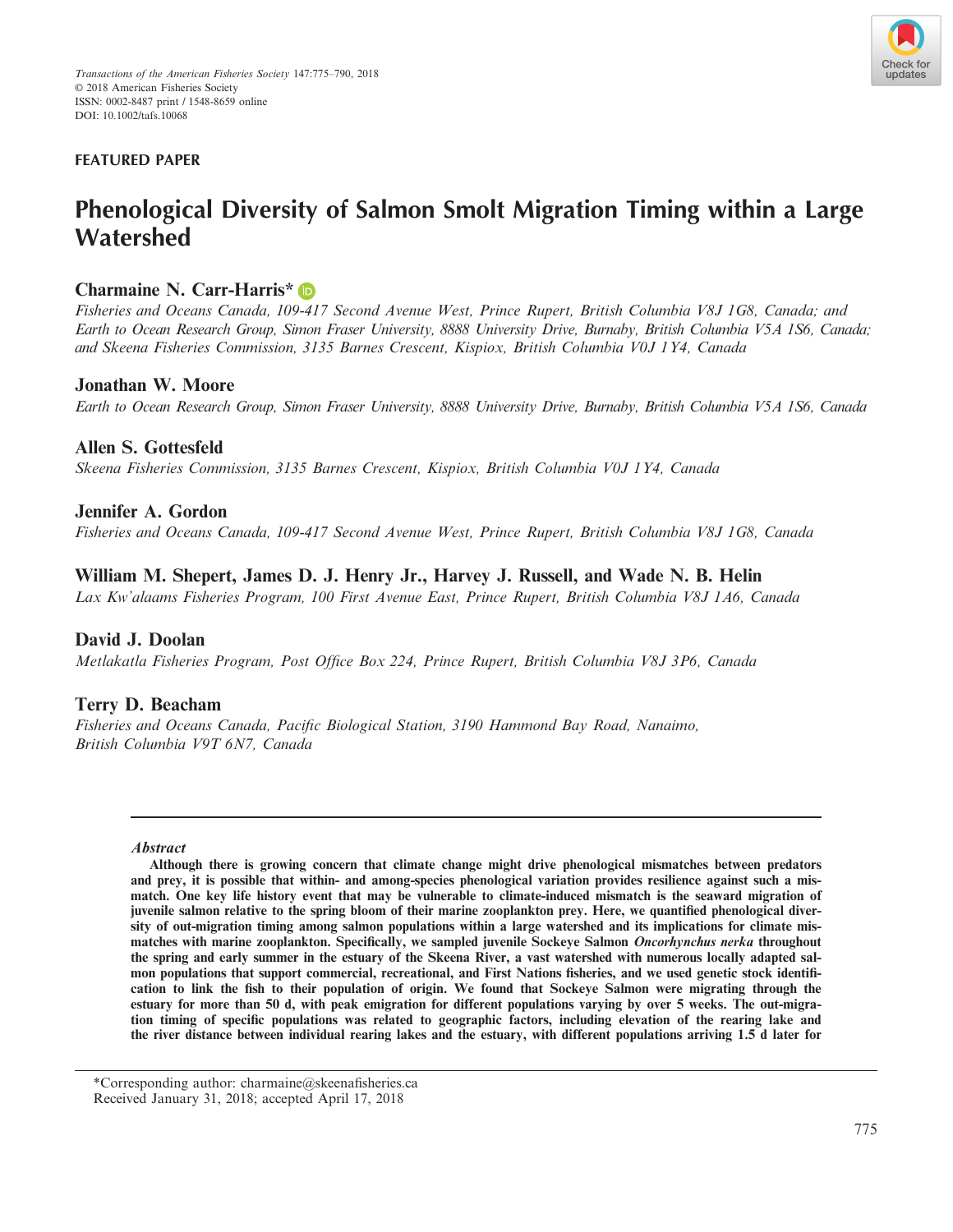**every 100 m of elevation or 3 d later for every 100 km of river distance. Concurrent with sampling, we quantified the estuarine prey of juvenile Sockeye Salmon; zooplankton species composition and abundance varied throughout the smolt migration period, and the different salmon populations encountered different prey abundances upon ocean entry. Together, these results indicate underappreciated phenological diversity in this harvested metapopulation, which may contribute to response diversity and metapopulation-level resilience to climate change.**

Worldwide increases in temperature observed during the present century have driven shifts in phenology—the timing of seasonal biological events—for many species (Parmesan and Yohe 2003; Parmesan 2006). Global temperature increases of 0.13°C per decade since 1950 (IPCC 2013) correspond with mean documented phenological advances of 5.1 d/decade during the past 50 years for terrestrial and marine species (Root et al. 2003). However, phenological responses to thermal change are not synchronous between species (CaraDonna et al. 2014) and vary by habitat (Thackeray et al. 2010), life history (Winder and Schindler 2004; Adrian et al. 2006), trophic level (Thackeray et al. 2010; Poloczanska et al. 2013), and functional group (Edwards and Richardson 2004). These phenological responses likely differ because different environmental cues, including photoperiod and temperature change, initiate biological events for different species (Robinson et al. 2009; Ovaskainen et al. 2013). There is emerging evidence that climate change can decouple the phenologies of species interactions, such as between predators and their prey species (e.g., Winder and Schindler 2004; Penuelas and Filella 2013), resulting in a temporal mismatch that causes reduced fitness, recruitment, and abundance (Cushing 1990).

Phenological variation within and among species may attenuate ecosystem responses to climate-induced mismatches. For instance, phenological variation among species may conserve ecosystem function in a changing climate by reducing the potential for phenological mismatch between interacting species at different trophic levels (Bartomeus et al. 2013; Burkle et al. 2013; Iler et al. 2013). Phenological diversity may also vary at the population level, and within-species phenological diversity could provide resilience to metapopulations facing environmental change. Although the importance of within-species population diversity for the maintenance of ecosystem processes is increasingly appreciated (Luck et al. 2003), there is limited understanding of population-level phenological diversity and its potential importance for climate change resilience. The downstream migration of juvenile anadromous salmonids to the marine ecosystem is one example of an important life history period that is potentially vulnerable to climate-induced mismatch, which may be mediated by population-level diversity. Diadromous salmonids, which support important coastal fisheries in the Pacific Northwest, spawn and rear in freshwater before migrating downstream to marine feeding areas. During this early marine phase, young salmon of some species, including Sockeye Salmon *Oncorhynchus nerka*, feed principally on zooplankton. There is accumulating evidence that the degree to which the timing of the seaward migration for salmon aligns with abundant zooplankton prey can ultimately control salmon survival (Beaugrand and Reid 2003). Survival of salmon is higher when their out-migration coincides with peak prey abundance (Chittenden et al. 2010; Satterthwaite et al. 2014; Malick et al. 2015). Earlier smolt migration timing has been linked to higher survival to adulthood for Chinook Salmon *O. tshawytscha* and steelhead *O. mykiss* populations (Scheuerell et al. 2009). Survival during the first year at sea can control salmon productivity; for example, marine conditions in the first year at sea determine adult returns for steelhead (Moore et al. 2014), and synchronous yearclass failures have been observed for different species of salmon and herring entering coastal waters of a given region in the same year (Beamish et al. 2012). Zooplankton phenology is shifting earlier, and the timing of peak abundances for different species of marine plankton has advanced by an average of 7.6 d/decade (Richardson 2008). There is also some evidence that smolt migration timing may also be advancing for some species, populations (Manhard et al. 2017), and life history types (Kovach et al. 2013) of salmon. For example, Atlantic Salmon *Salmo salar* smolt migration timing has advanced 2.5 d/decade across the North Atlantic basin (Otero et al. 2014). Thus, the phenology of out-migrating salmon and their zooplankton prey may be increasingly mismatched. Given the ongoing and predicted climatic changes to salmon ecosystems, an understanding of the phenology of out-migrating salmon and their marine prey is increasingly important.

The out-migration of smolts from different salmon populations that enter the ocean at the same location, such as populations from large watersheds, could either be synchronous or exhibit population-level phenological diversity. For example, many different locally adapted salmon populations may exist within large river systems, and it is possible that all populations within a large watershed might exhibit synchronous out-migration and thus be similarly vulnerable to mismatch with their zooplankton prey.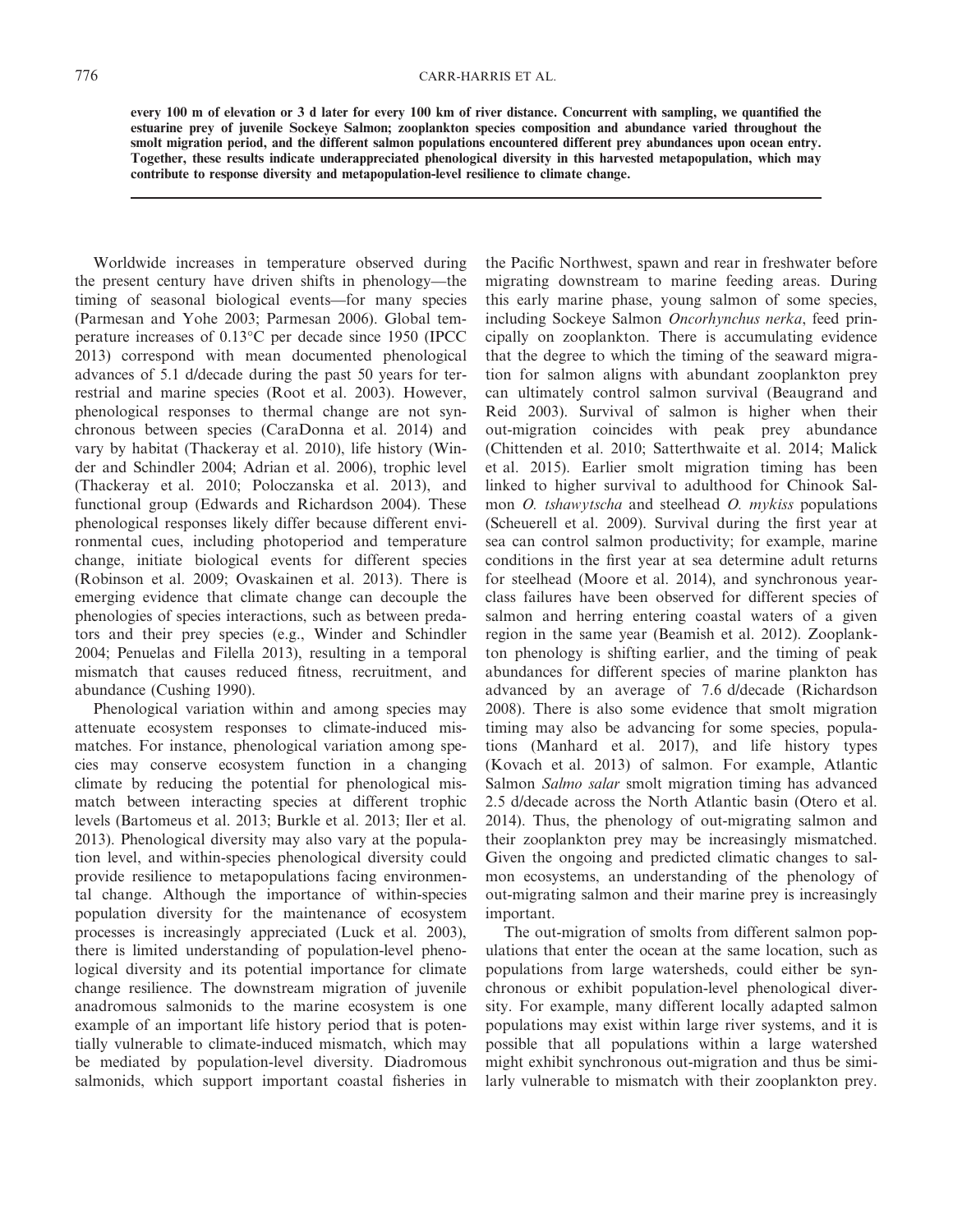The timing of animal migrations has presumably evolved to coincide with the availability of specific resources, such as feeding opportunities, at the destination habitats (Both and Visser 2001). Alternatively, additional constraints or selective pressures during the freshwater phase could lead to phenological diversity of different salmon populations within large watersheds. Such phenological diversity could contribute to response diversity among these populations and potentially conveys climatic resilience to the metapopulation and to fisheries that integrate across this diversity. Although previous work has indicated that phenological traits are heritable (Carlson and Seamons 2008) but constrained by photoperiod, freshwater temperature (McCormick et al. 2002), and geographic factors (Achord et al. 2007), previous studies of salmon smolt out-migration timing from large rivers have been performed in systems with hatchery propagation that has potentially modified the local population diversity (e.g., Achord et al. 2007; Satterthwaite et al. 2014). There is a rich understanding of the remarkable diversity in many different traits across salmon populations (Quinn 2005) and its importance to the response diversity and the stability of salmon and their fisheries (Hilborn et al. 2003), yet the potential for population diversity in out-migration phenology among salmon populations remains relatively understudied.

Here, we quantify intraspecific diversity in downstream migration timing, a key phenological trait at the nexus of climate change and salmon resilience. Specifically, we examine whether Sockeye Salmon from the Skeena River, British Columbia, exhibit population-level phenological diversity in downstream migration. Our study objectives were to quantify the phenological diversity of smolt migration timing across populations, examine geographical factors that are associated with migration timing for the different populations, and assess how migration timing for the different populations relates to the timing of zooplankton abundance, which is related to food availability in the estuary. Collectively, our results indicate remarkable phenological diversity within this large watershed that can influence the response and resilience of these harvested salmon to climate change.

#### **METHODS**

*Study system.—* The Skeena River (Figure 1) drains a catchment of nearly  $55,000 \text{ km}^2$  and supports the secondlargest average return of Sockeye Salmon in British Columbia after the Fraser River. There are at least 30 genetically distinct populations of Sockeye Salmon that spawn throughout the Skeena River watershed (Morrell 2000), totaling approximately 3 million fish from 1985 to 2012 (PSC 2016). Most of the known Skeena River Sockeye Salmon populations are lake type, generally spawning in tributaries upstream of freshwater lakes, where they rear for one or more years prior to initiating the seaward migration (Gottesfeld and Rabnett 2008). The different Skeena River Sockeye Salmon rearing lakes are analogous to conservation units designated by Fisheries and Oceans Canada under the Wild Salmon Policy (Fisheries and Oceans Canada 2009). In the Skeena River watershed, there are two known river-type populations of Sockeye Salmon, which spawn and rear for at least one growing season in river main stems, but there are no populations of ocean-type Sockeye Salmon, which migrate to sea immediately after hatching. There has been some enhancement of Sockeye Salmon populations in the Skeena River, including two artificial spawning channels constructed in the 1970s on tributaries to Babine Lake, the largest natural freshwater lake in British Columbia. The spawning channel-enhanced component has increased the abundance and relative proportion of Sockeye Salmon returning to Babine Lake, which now produces more than 90% of the aggregate return in some years (Wood 2008). Multiple populations of wild and enhanced Sockeye Salmon spawn in Babine Lake, but genetic resolution between the different populations from Babine Lake is lower than that between populations originating from different lakes throughout the Skeena River watershed (Beacham et al. 2014b). The different populations of Skeena River Sockeye Salmon exhibit varying trends in productivity or stock status relative to historic abundances. Although some populations, including the major wild and enhanced populations from Babine Lake, have followed a general trend of declining production during the past two decades, stable or increasing returns have been observed for some smaller populations during the same time period (Skeena Salmon Program data sets: extended time series of catch and escapement estimates for Skeena River Sockeye Salmon, Pink Salmon *O. gorbuscha*, Chum Salmon *O. keta*, and Coho Salmon *O. kisutch* stocks; available at [http://data.](http://data.salmonwatersheds.ca/data-library/) [salmonwatersheds.ca/data-library/](http://data.salmonwatersheds.ca/data-library/)).

*Diversity of Sockeye Salmon rearing lakes.—* We hypothesized that the geographic characteristics of the different rearing lakes could affect the timing of outmigration for the different populations of Sockeye Salmon from the Skeena River. The timing of fry emergence, length of the growing season, and freshwater zooplankton availability are influenced by water temperature and clarity as well as the timing of the onset of thermal stratification, ice formation, and ice breakup (Quinn 2005). These abiotic factors are influenced by each rearing lake's elevation, depth, latitude, and proximity to the coast. Sockeye Salmon rearing lakes in the Skeena River watershed range from low-elevation coastal lakes less than 100 km (network river distance) from the estuary, which rarely freeze during the winter, to systems in the high interior, which may be more than 1,500 m in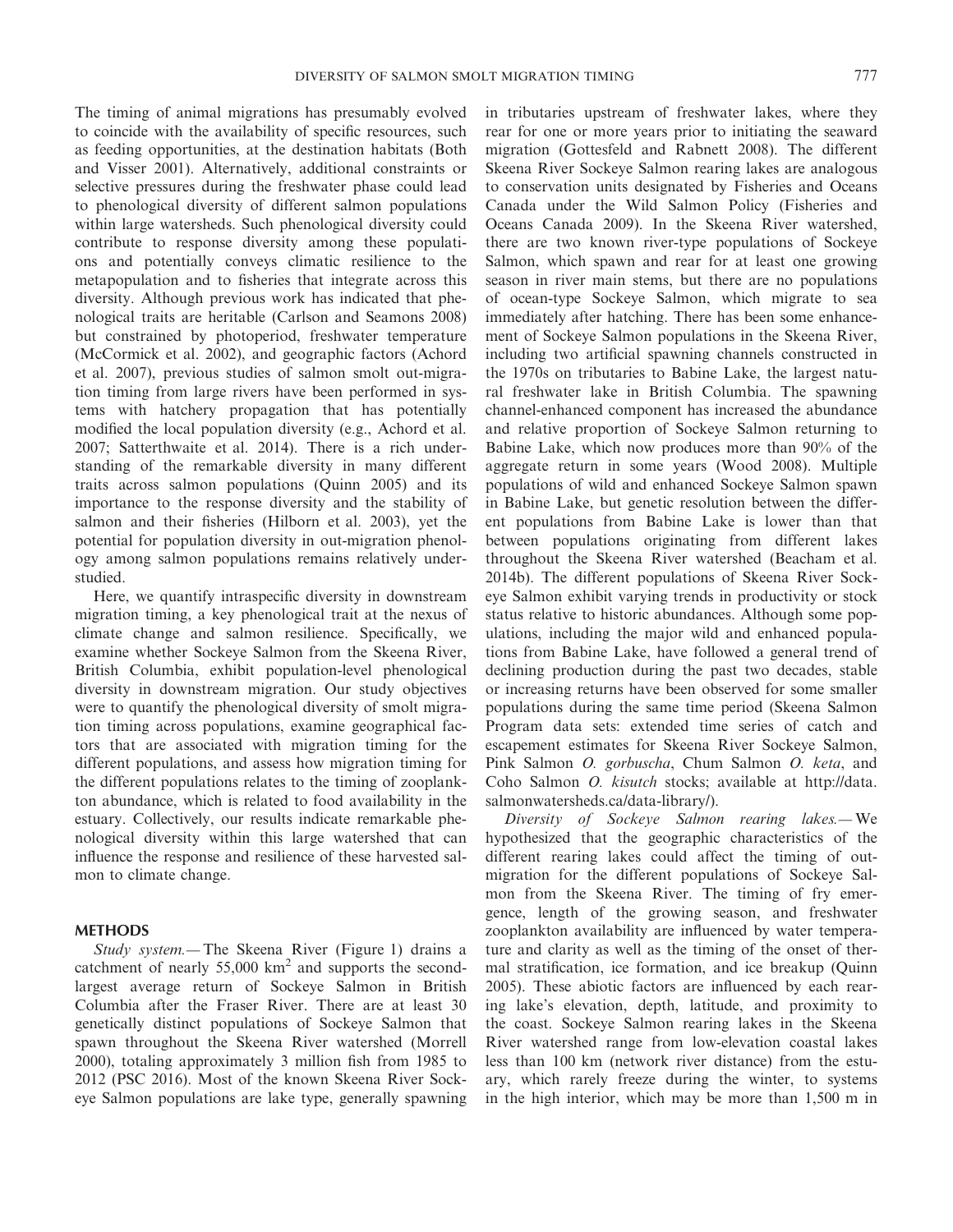

FIGURE 1. Map of the Skeena River and its watershed boundary, with major tributaries and Sockeye Salmon rearing lakes labeled. Points indicate spawning areas for genetically identified juvenile Sockeye Salmon captured in the estuary during 2013 and 2014; some rearing lakes contain multiple populations. Estuary sampling area is indicated by the rectangle near the bottom-left corner of the map.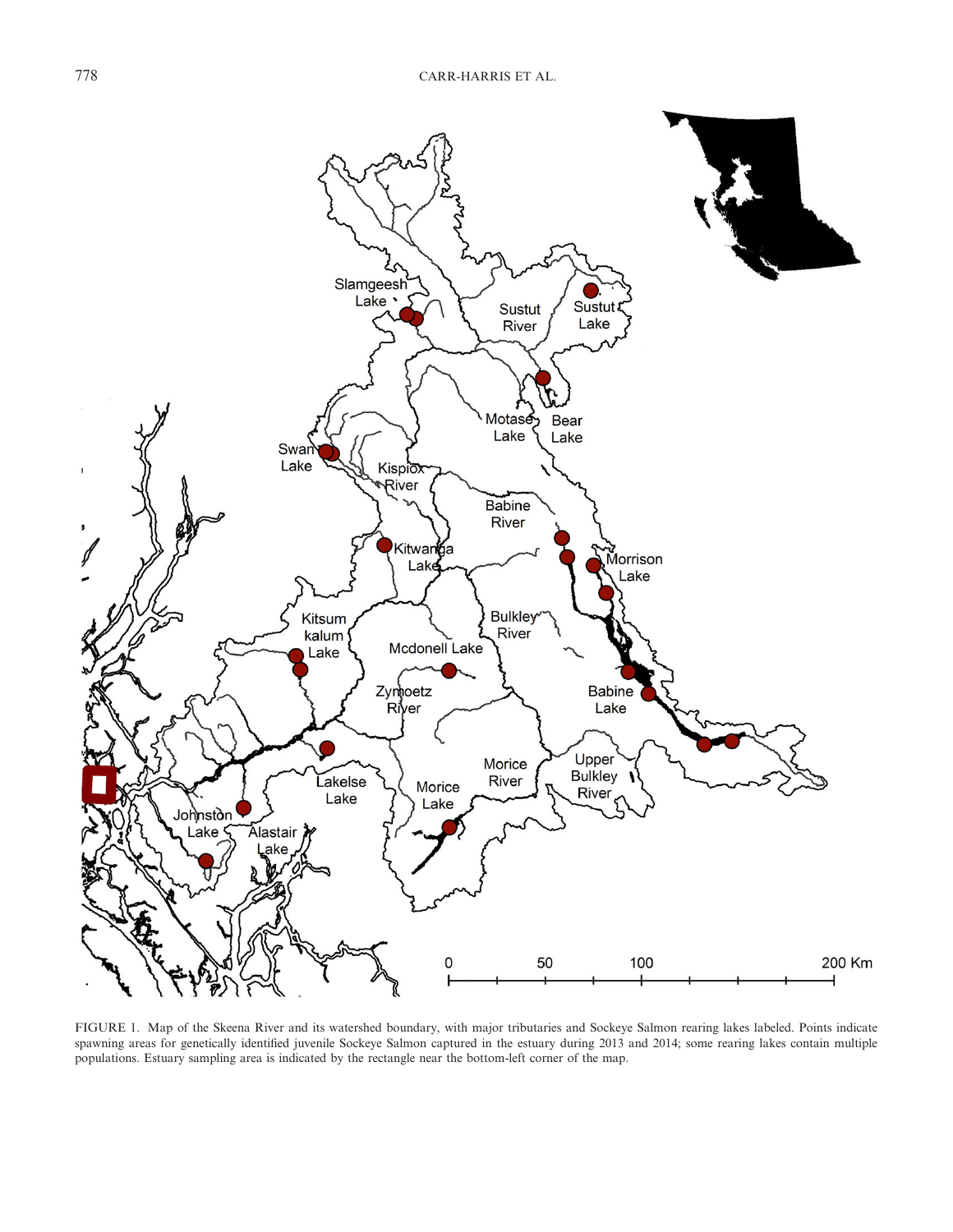elevation and over 500 km from the coast and may be covered by ice for more than 6 months of the year (Supplementary Table S1 available in the online version of this article; Figure 1). Water clarity, which influences primary production and therefore food availability, ranges from (1) turbid, glacial lakes supporting low densities of Sockeye Salmon fry and producing relatively small smolts or smaller fry that remain in freshwater for an additional year prior to initiating the seaward migration to (2) relatively warm, clear lakes with better growing conditions that support higher densities and produce larger smolts (Table S1). The fry rearing capacity of most of the rearing lakes in the Skeena River watershed has been estimated using the photosynthetic rate (PR) model, which predicts the optimal number and biomass of fry and the number of adult spawners required to produce that biomass based on total annual carbon production at each lake (Hume et al. 1996; Shortreed et al. 1998; Shortreed and Morton 2000). Most populations of lake-type Sockeye Salmon from the Skeena River migrate to sea after rearing in freshwater for 1 year, with a small proportion from some populations remaining in freshwater for an additional year. Exceptions include Morice Lake, a glacial system that primarily produces 2-year-old smolts, and Alastair Lake, which produces variable proportions of 1- and 2-year-old smolts in different years (Bilton and Smith 1969). Smolt enumeration programs located on the Babine, Kitwanga, and Slamgeesh rivers have reported that larger, older smolts are among the first to migrate to sea (Skeena Fisheries Commission, Gitanyow Fisheries Authority, and Gitksan Watershed Authorities, unpublished data). Although the different rearing lakes that support the population diversity of Sockeye Salmon have fundamentally different geographic and biological attributes that may be linked to smolt out-migration timing, young salmon from throughout this watershed all transit through the same estuary during the smolt migration (Anderson et al. 2015; Moore et al. 2015).

*Fish sampling.—* Sockeye Salmon smolts were captured in the Skeena River estuary in 2013 and 2014 using trawl (2013 and 2014) and purse seine (2014 only) sampling gear. Several smolts were also collected opportunistically during beach seine sampling that targeted other salmon species during the 2014 season. Weekly trawl samples were collected at six sites in the estuary of the Skeena River from the beginning of May until the beginning of July in both years (Carr-Harris et al. 2015; Moore et al. 2016). The trawl, which was 18 m long with a  $5 - \times 4.6$ m opening, was fished from a chartered gill-net vessel, HMV *Pacific Coast*, and was towed for a targeted duration of approximately 15 min per set. In 2014, we used a purse seine as a secondary gear at six stations that were sampled weekly between May and July. The purse seine, which was 9 m deep and 73 m long with 50-mm-mesh webbing at the tow end and 12-mm-mesh webbing at the bunt, was deployed using a 3-m skiff to tow the bunt end away from a larger vessel and hold the net open into the tidal current for a targeted duration of 5 min per set. At the end of each set, the purse seine was closed while hauling the net into the larger vessel. Fish were transferred from the seine net into buckets by using dip nets, and the number of individuals of each species was enumerated. A subsample of Sockeye Salmon (up to 50 individuals from each sampling event, up to 100 individuals per day, and up to 300 individuals per week) was lightly anesthetized with tricaine methanesulfonate (MS-222), lengths were recorded to the nearest millimeter, and a small piece of caudal fin was removed for genetic analysis and stored in ethanol (2013 and 2014) or Whatman filter paper (2014). These fish were released after a recovery period in aerated buckets. For more information about field methods, see Carr-Harris et al. (2015) and Moore et al. (2016).

*Genetic analysis.—* Microsatellite DNA analysis was used to determine the populations of origin for genetically determined juvenile Sockeye Salmon captured in 2013 and 2014 (subsampling procedure described above). The DNA was extracted from desiccated tissue samples and was amplified by PCR at 14 microsatellite loci for Sockeye Salmon (Beacham et al. 2005). The PCR products were size-fractionated, and allele sizes were determined with an ABI 3730 capillary DNA sequencer (Applied Biosystems). Genotypes were scored with GeneMapper version 3.0 (Applied Biosystems) using an internal lane sizing standard (Withler et al. 2007). Allele frequencies were compared with genetic baselines of 245 Sockeye Salmon populations from 20 regions throughout the northeast Pacific (Beacham et al. 2014a). Individual probabilities and population proportions were assigned using a modified, C-based version of the program BAYES (Pella and Masuda 2001; Neaves et al. 2005). Genetic analyses were performed at Fisheries and Oceans Canada's Molecular Genetics Laboratory (Pacific Biological Station, Nanaimo, British Columbia).

*Statistical analyses.—* We used trawl capture data to determine the peak timing of overall smolt abundance for Sockeye Salmon in the estuary, to compare the overall timing for the smolt migration in 2013 and 2014, and to compare smolt migration timing with the timing of peak abundances for the different zooplankton taxa in both years. We constructed a generalized additive model (GAM) to predict the mean CPUE for each year after estimating the normalized CPUE for a 20-min set. The GAMs applied a nonparametric smooth function to the date of capture and a parametric factor for the year of capture and utilized a negative binomial distribution with a log link. We used ANOVA to compare models that included terms for day and year of capture with models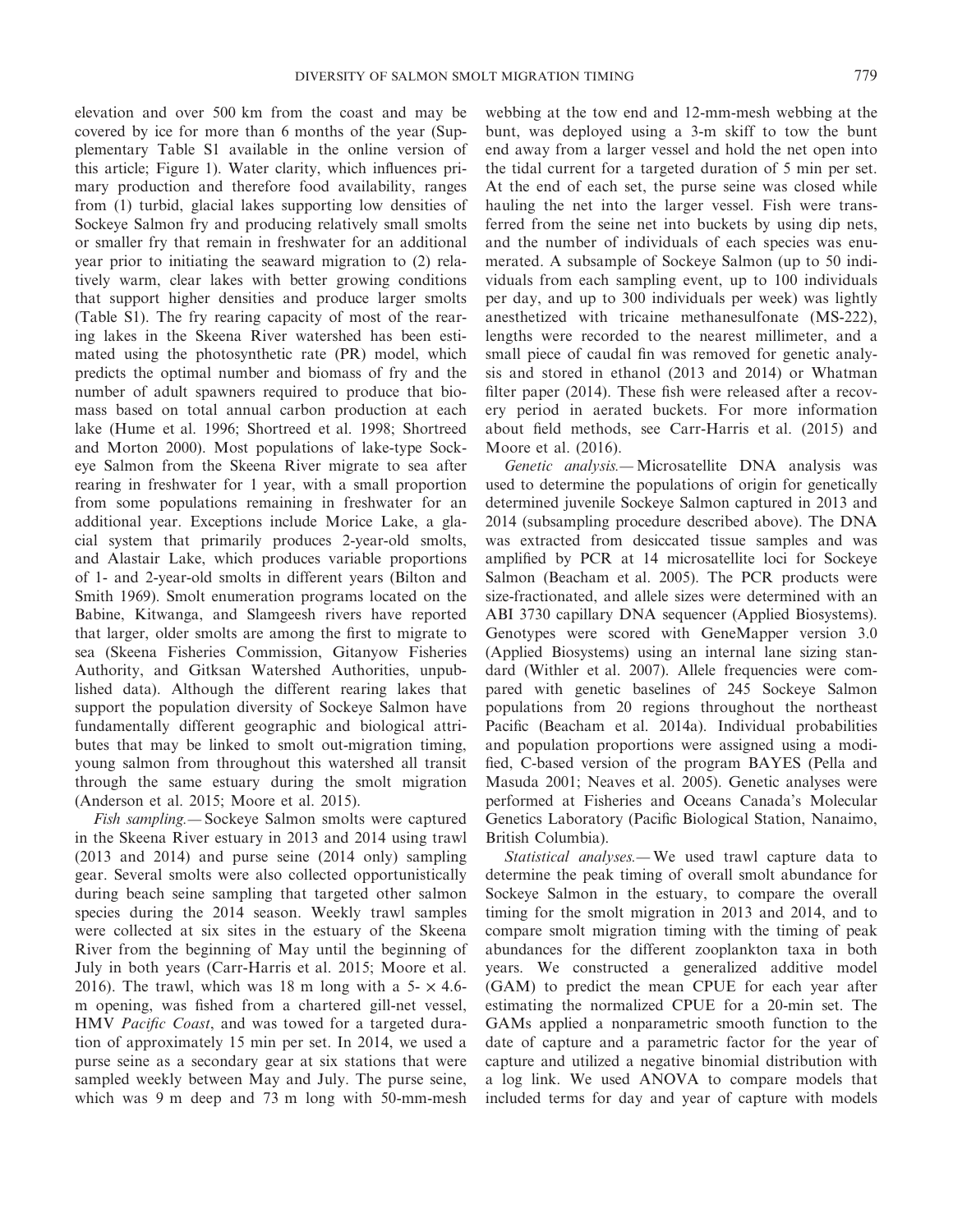that excluded year to determine whether the year of capture had an effect on CPUE.

We used linear models to test whether Sockeye Salmon smolt migration timing varied by year, population, or both. We used a nested model framework, with data from the two sample years nested within the different populations, to determine whether year of capture, population of origin, or both were significant predictors for the date of capture in the estuary. Finally, we built a series of linear mixed-effects models to test whether physical and biotic characteristics of rearing lakes affected the timing of migration for the different populations of Sockeye Salmon from the Skeena River. We included a random term for population and fixed terms for the river distance, elevation and latitude, and lake productivity. Elevation and latitude are related to several factors that may influence the timing of onset of the downstream migration, including temperature, timing of ice breakup, and photoperiod. River distance, which was calculated as the network distance from each natal lake to the estuary, will affect the duration of the downstream migration. The productivity of a given lake may affect the size and abundance of smolts. For the productivity term, we used *Smax*, the optimal spawner escapement derived from the PR model, divided by the surface area of each lake (Shortreed et al. 1998, 2007; Shortreed and Morton 2000). We constructed a series of models including every combination of random and fixed terms, which were fitted using maximum likelihood, and we used Akaike's information criterion (AIC) to identify models with the highest support. Only specimens that originated from the Skeena River watershed and whose genetic determination exceeded a 90% probability threshold for correct assignment were included in linear and linear mixed-effects models. To address the uncertainty of genetically separating the different Sockeye Salmon populations from Babine Lake, we conducted a sensitivity analysis by rerunning the linear mixed-effects models after pooling samples by rearing lake (the only lakes with multiple populations in our study were Babine Lake and Kitsumkalum Lake in the lower Skeena River watershed) and using lake rather than population as a random effect. To address potential biases related to a higher proportion of non-Babine Lake Sockeye Salmon in our sample resulting from a 90% probability threshold, we repeated the above analyses on data sets that included individuals whose population or lake of origin exceeded probability thresholds of 50% and 70%. Finally, to test which random effect resulted in the best fit, we compared two sets of global models fitted with restricted maximum likelihood that included all fixed effects and a random effect for either population or lake using both data sets (i.e., all individuals for which the probability of correct assignment to a given population exceeded the 90% threshold and all individuals for which the probability of correct assignment to a given lake exceeded 90%). All statistical analyses were conducted within the R programming environment (R Core Team 2017).

We estimated the expected duration of downstream migration from the rearing lakes to determine whether it explained the variation in downstream migration timing for the different populations. The duration of the downstream migration from Babine Lake to the estuary was estimated using tags from an existing smolt weir at the outlet of Nilkitkwa Lake, immediately downstream of Babine Lake, where a mark–recapture project was carried out to enumerate out-migrating Sockeye Salmon smolts in 2013 and 2014. Between 3,000 and 3,120 smolts per day from Babine Lake were marked by applying colored staples posterior to the dorsal fin, and these smolts were released into Nilkitkwa Lake (Macdonald and Smith 1980). Approximately 1 million tags were applied to out-migrating smolts between May 5 and June 7 in both years, representing approximately 1% of the total smolt migration in 2013 and 1.5% of the migration in 2014. We captured several tagged smolts during estuary sampling and estimated the number of days that marked smolts swam in transit between Babine Lake and our estuary capture sites. The average distance traveled per day was estimated as the quotient of the river distance between the smolt weir and a reference point in the estuary and the number of days that elapsed after release upstream of the smolt weir. An estimate of the duration of the downstream migration for non-Babine Lake populations was calculated as the quotient of the network distance from each natal lake to the estuary and the average distance traveled per day calculated for Babine Lake smolts.

*Zooplankton sampling.—* We collected zooplankton samples in 2013 and 2014 to compare food availability for juvenile Sockeye Salmon smolts during their outmigration period. Zooplankton samples were collected biweekly from mid-April until mid-July in 2013 and 2014 from a fish sampling station located in the Skeena River estuary near the Kinahan Islands, approximately 10 km from the northern exit of the Skeena River (54°13.4′N, 130°22.3′W), where Sockeye Salmon smolts were captured in 2013 and 2014 and have been observed feeding during these and previous years (C. N. Carr-Harris, unpublished data). In both years, vertical plankton tows were conducted during daylight hours using a simple conical plankton net with a mouth diameter of 57 cm and 250-μm mesh. Samples were collected to a maximum depth of 20 m, which includes the depth stratum where juvenile salmon are known to feed (Straty and Jaenicke 1980). Zooplankton samples were preserved in 5% formalin buffered with seawater and were later rinsed through a 150-μm sieve. Subsamples were drawn from each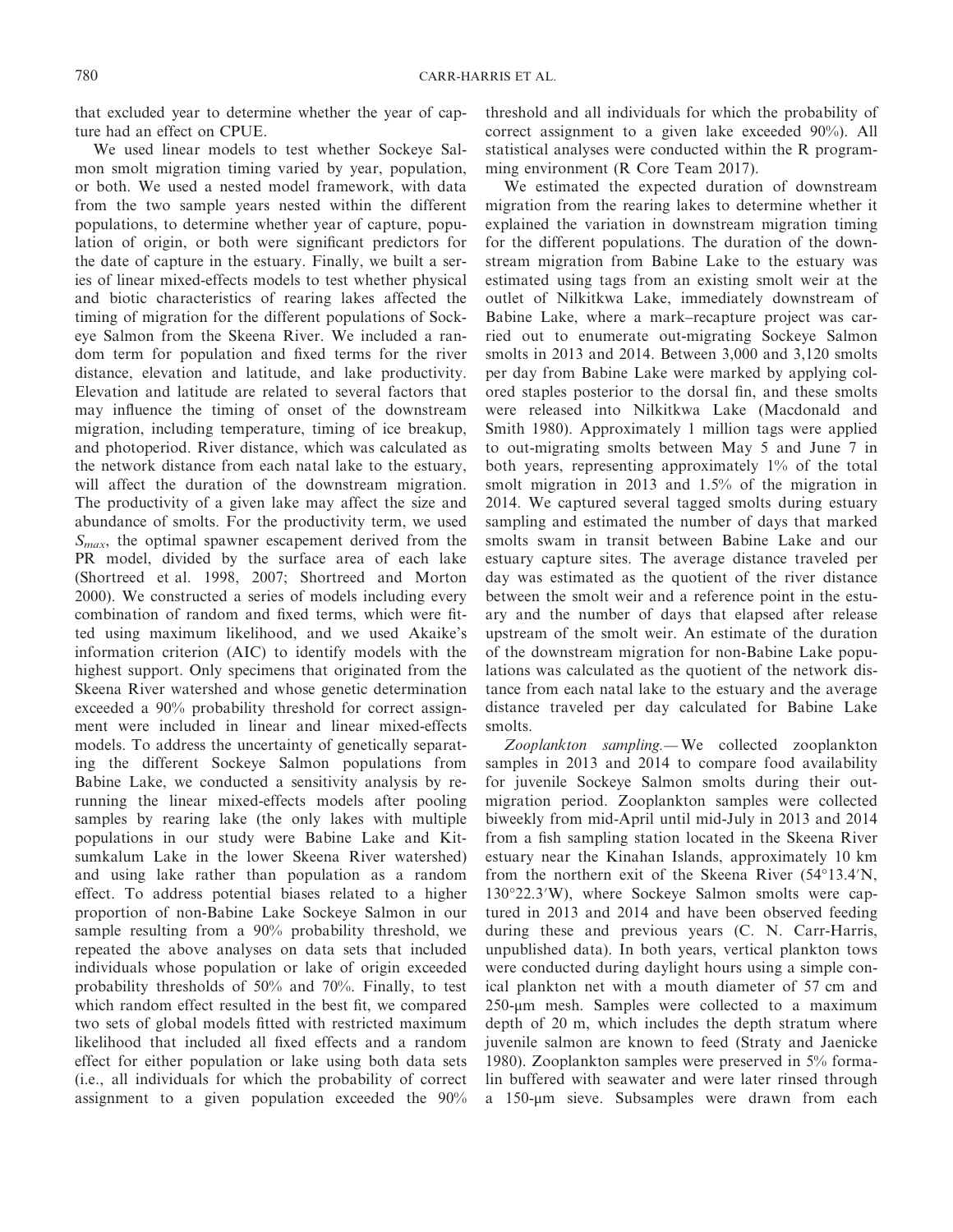sample by using a Folsom plankton splitter, and zooplankton were sorted by taxonomic category and enumerated using a Leica M70 dissecting microscope. The relative abundances of zooplankton taxa were determined by dividing the number of individuals in each category for each sample by the maximum number of individuals encountered during the sampling period.

## **RESULTS**

## **Fish Sampling and Genetic Analysis**

Juvenile Sockeye Salmon were captured from May 13 to July 1, 2013, and from May 7 to July 4, 2014. The overall timing of the Sockeye Salmon smolt out-migration was similar in 2013 and 2014, with smolts present in the estuary for at least 6 weeks in each year. The GAMs predicted peak abundances of juvenile Sockeye Salmon on May 31 for both years (Figure 2A), with mean predicted CPUEs of 18.0 smolts per 20-min set on May 31, 2013, and 27.3 smolts per 20-min set on May 31, 2014. We captured 562 juvenile Sockeye Salmon by trawl in 2013; 776 juveniles were captured by trawl and 3,165 were captured by purse seine in 2014, with an additional eight captured opportunistically by beach seine in 2014. Of these, a subsample of 407 specimens was submitted for genotyping in 2013, and a subsample of 952 specimens was submitted in 2014. Genetic determinations to population of origin were obtained for 361 (89%) of the specimens submitted in 2013 and 768 (81%) of those submitted in 2014. The lower success rate for 2014 samples was mostly attributable to tissue samples that were too small to permit extraction of sufficient genetic material for amplification. Genotyping was not successful for a small number of samples (5 in 2013; 6 in 2014) that exceeded a threshold of five missing microsatellite loci, most likely because of errors in speciation (these fish were removed from subsequent analysis). Of the genetically identified specimens, 96% originated from the Skeena River watershed, and the remainder were assigned with varying probability to populations in the Nass and Stikine rivers, southeast Alaska, and the north and central coasts of British Columbia. We



FIGURE 2. **(A)** Fitted generalized additive model predictions for trawl catch per unit effort (Sockeye Salmon smolts per 20-min set) from May to July in 2013 (dashed line) and 2014 (solid line), normalized by dividing predicted values by the maximum predicted value for each year so that the highest value is 1 for both years; and **(B)** probability distribution of estuarine residence timing for different Skeena River Sockeye Salmon populations. Individual probability curves depict a normal distribution using the mean and SD from linear model coefficients (see Table 1) of estimated peak dates of estuarine capture for Skeena River populations sampled in 2013 and 2014. Probability curves are normalized such that the maximum mean value for all populations is 1.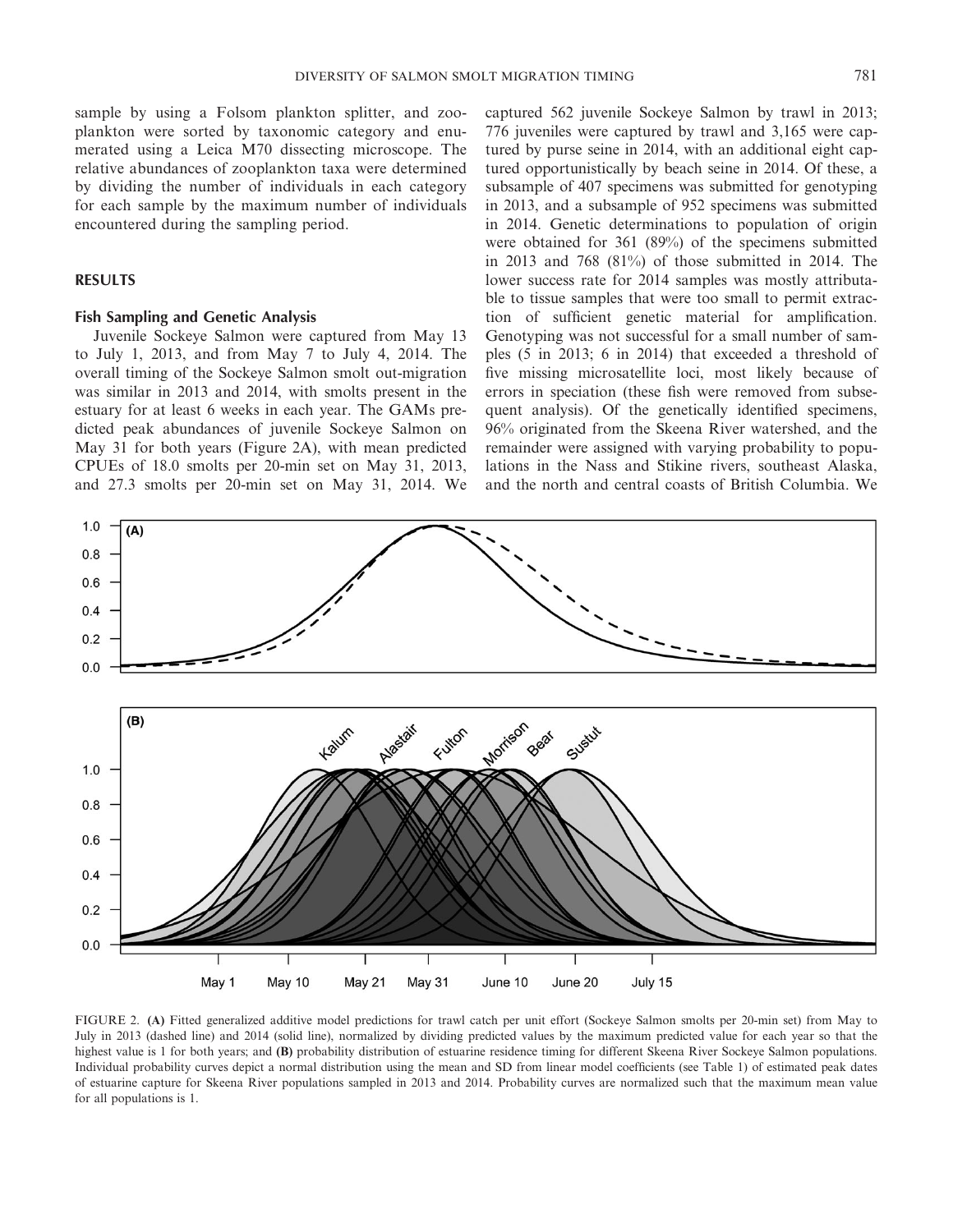captured Sockeye Salmon from at least 22 genetic populations throughout the Skeena River watershed (Table 1). Among the total number of successful genetic determinations,  $23\%$  from 2013 ( $n = 87$ ) and  $38\%$  from 2014  $(n = 288)$  exceeded the 90% probability threshold of correct assignment to an individual population. Furthermore, 82% of the successful genetic determinations from 2013  $(n = 287)$  and 90% of those from 2014  $(n = 686)$  exceeded the 90% probability threshold of correct assignment to a given lake. Reducing the threshold probability of assignment to a given population to 70% resulted in sample sizes of 183 for 2013 and 504 for 2014, while a probability threshold of 50% for a given population produced sample sizes of 287 for 2013 and 687 for 2014 (Table S2). Applying a 70% threshold probability of correct assignment to a given lake resulted in sample sizes of 315 for 2013 and 721 for 2014; a probability threshold of 50% for a given lake resulted in sample sizes of 332 for 2013 and 741 for 2014. Most individuals whose first probability of assignment was less than 90% were from Babine Lake. In both

TABLE 1. Lakes of origin, sample sizes, and mean dates of estuary capture for Skeena River Sockeye Salmon populations represented in 2013 and 2014 estuary sampling. Sample size indicates the number of individuals for which the probability of genetic determination was greater than 90%.

| Population    | Lake          | Sample<br>size | Mean<br>date | <b>SD</b><br>(d) |
|---------------|---------------|----------------|--------------|------------------|
| Kitwanga      | Kitwanga      | 2              | May 14       | 0.0              |
| Kalum         | Kitsumkalum   | 10             | May 19       | 4.5              |
| Stephens      | Stephens      | 16             | May 19       | 4.7              |
| Upper         | <b>Babine</b> | 39             | May 19       | 4.0              |
| <b>Babine</b> |               |                |              |                  |
| Williams      | Lakelse       | 12             | May 20       | 5.8              |
| Damshilqwit   | Slamgeesh     | 1              | May 21       |                  |
| McDonnell     | McDonnell     | 6              | May 21       | 3.8              |
| Alastair      | Gitnadoix     | 31             | May 25       | 9.9              |
| Kalum         | Kitsumkalum   | 6              | May 25       | 2.5              |
| Lower         | <b>Babine</b> | 26             | May 27       | 8.6              |
| <b>Babine</b> |               |                |              |                  |
| Nanika        | Morice        | 18             | May 27       | 4.1              |
| Grizzly       | <b>Babine</b> | 1              | May 30       |                  |
| Fulton        | Babine        | 138            | Jun 2        | 8.6              |
| Swan          | Swan          | 2              | Jun 3        | 0.0              |
| Tahlo         | Tahlo         | 4              | Jun 3        | 1.0              |
| Johnston      | Johnston      | 7              | Jun 8        | 18.3             |
| Pierre        | <b>Babine</b> | 20             | Jun 8        | 11.0             |
| Four Mile     | Babine        | 6              | Jun 10       | 17.4             |
| Morrison      | Morrison      | 3              | Jun 11       | 1.7              |
| Pinkut        | <b>Babine</b> | $\mathbf{1}$   | Jun 12       |                  |
| Salix         | Bear          | $\overline{2}$ | Jun 19       | 0.0              |
| Sustut        | Sustut        | 24             | Jun 19       | 13.0             |

years, non-Babine Lake populations accounted for 36% of individual assignments for Skeena River Sockeye Salmon at a 90% probability threshold, 22% at a 70% probability threshold, 17% at a 50% probability threshold, and 16%  $(n = 171)$  for all samples with no probability threshold applied.

#### **Timing**

The different populations of Sockeye Salmon within the Skeena River exhibited different smolt migration timing (Table 1; Figure 2B). The estimated mean peak dates of capture for the different populations for individuals exceeding a 90% threshold probability of correct assignment ranged from May 14 for smolts from Kitwanga Lake to June 19 for smolts from Sustut Lake (Table 1; Figures 2B, 3), a difference of 5 weeks. Linear modeling indicated that date of capture was affected by population (ANOVA:  $P < 0.0001$ ) but not by year ( $P = 0.2395$ ) for the 2 years of data available. Linear correlation coefficients indicated that population explained 51% of the variability in date of estuary capture for juvenile Sockeye Salmon with a greater than 90% probability of assignment to a given population, and lake explained 40% of the variability for those with a greater than 90% probability of assignment to a given lake.

There was evidence that geographic factors were linked to smolt migration timing for the various populations. The mean date of estuary residence for Skeena River Sockeye Salmon populations was correlated with river distance and elevation but not with latitude or productivity (Figure 4). Given strong support for including population but not year as an effect in the linear models (ANOVA, chi-square test:  $P = 0.1178$ , we used AIC to compare linear mixed-effects models with random terms that allowed the intercept to vary by population or rearing lake using pooled data from both years of sampling. Although the geographic variables accounted for less variation than population, AIC values indicated higher support for models that included any combination of river distance, elevation, latitude, and productivity as fixed effects than for models that included only a random term for population with no fixed effects for 2013, 2014, and both years combined (Table S3). Because there was considerable correlation between pairs of geographic variables (river distance and elevation:  $R^2 = 0.94$ ; river distance and latitude:  $R^2 = 0.70$ ; elevation and latitude:  $R^2 = 0.68$ ), we could not determine which combination of these factors contributed most to smolt migration timing for the different populations of Sockeye Salmon. Values of AIC indicated the highest support with very little difference (AIC differ $e^0 = 0.40$  for models that included a single term for river distance or elevation for each year of data and for both years combined. River distance and elevation were significant covariates ( $P < 0.05$ ) in models that included a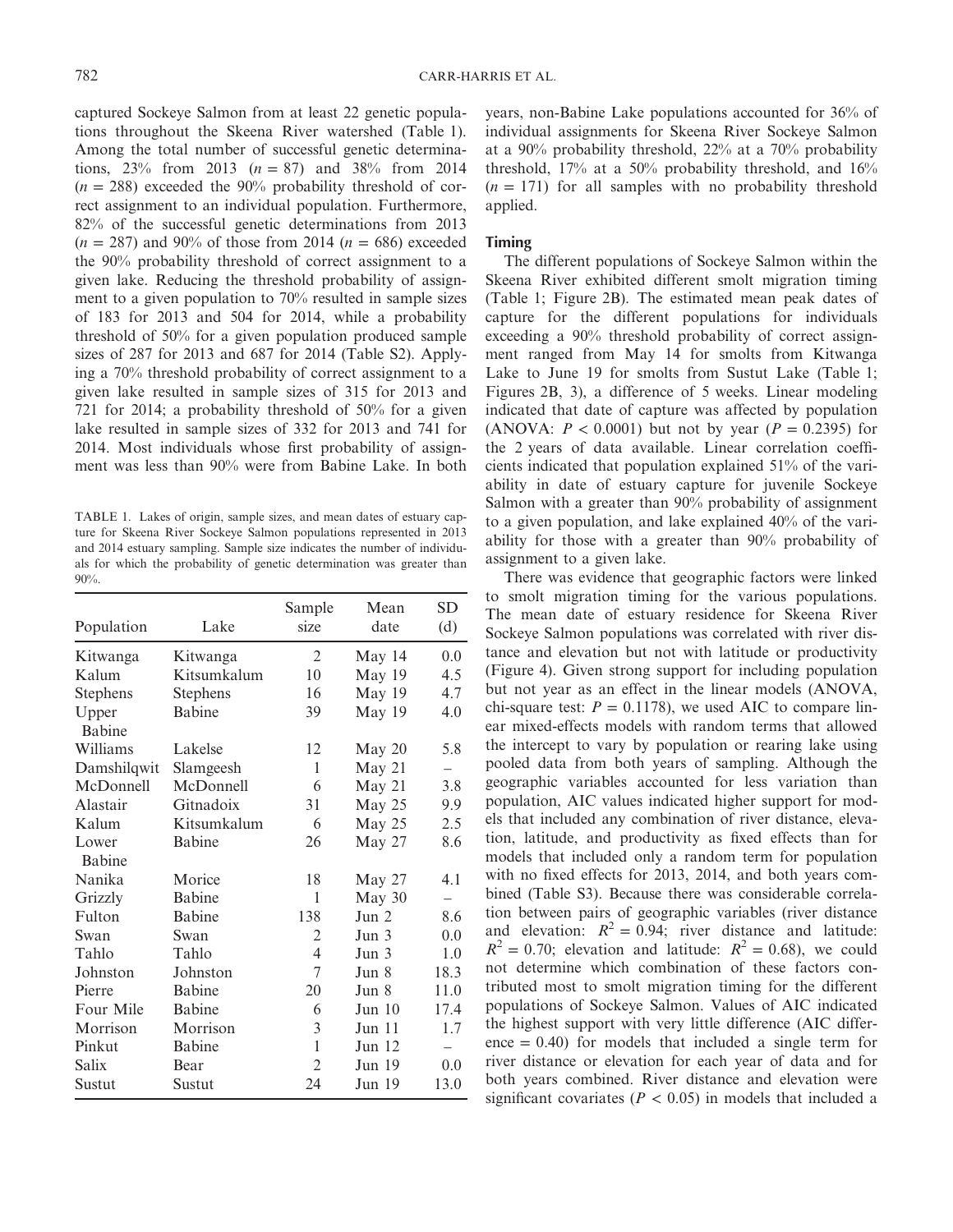

FIGURE 3. Box plots of estuary capture dates for Skeena River Sockeye Salmon smolts by population and year of capture for individuals with a greater than 90% probability of assignment to a given population. Smolts captured in 2013 are shown in light gray, and smolts captured in 2014 are shown in dark gray. The boxes represent the first and third quantiles, and the bold vertical line indicates the mean capture date for each population/ year.

single fixed effect for each; however, neither was significant in models that included a combination of these variables. Models that included a single fixed effect suggested that the timing of downstream migration was negatively correlated with river distance, latitude, and elevation. The predicted downstream migration timing was 3.1 d  $(SE = 1.3)$  later for every 100 km of increasing river distance  $(P = 0.0259)$ , 1.5 d  $(SE = 0.58)$  later for every 100 m of elevation ( $P = 0.0184$ ), or 5.4 d (SE = 3.0) later for every 1° increase in latitude ( $P = 0.0875$ ).

Linear mixed-effects model results were similar after grouping Babine Lake Sockeye Salmon samples and rerunning all models for data sets that included samples

whose probability of genetic determination to (1) individual population and (2) rearing lake exceeded 90%. For example, the predicted timing of downstream migration was 3.1 d ( $SE = 1.4$ ) later for every 100 km of increasing river distance  $(P = 0.0465)$ , 1.4 d  $(SE = 0.56)$  later for every 100 m of elevation  $(P = 0.0185)$ , and 6.5 d  $(SE = 2.7)$  later per 1° of latitude ( $P = 0.0269$ ) for the larger data set (probability of genetic assignment to a given lake >90%). Likewise, mixed-effects model results were similar when the models were run using data sets produced with different probability thresholds of correct assignment. For example, based on a data set for which the probability of genetic assignment to a given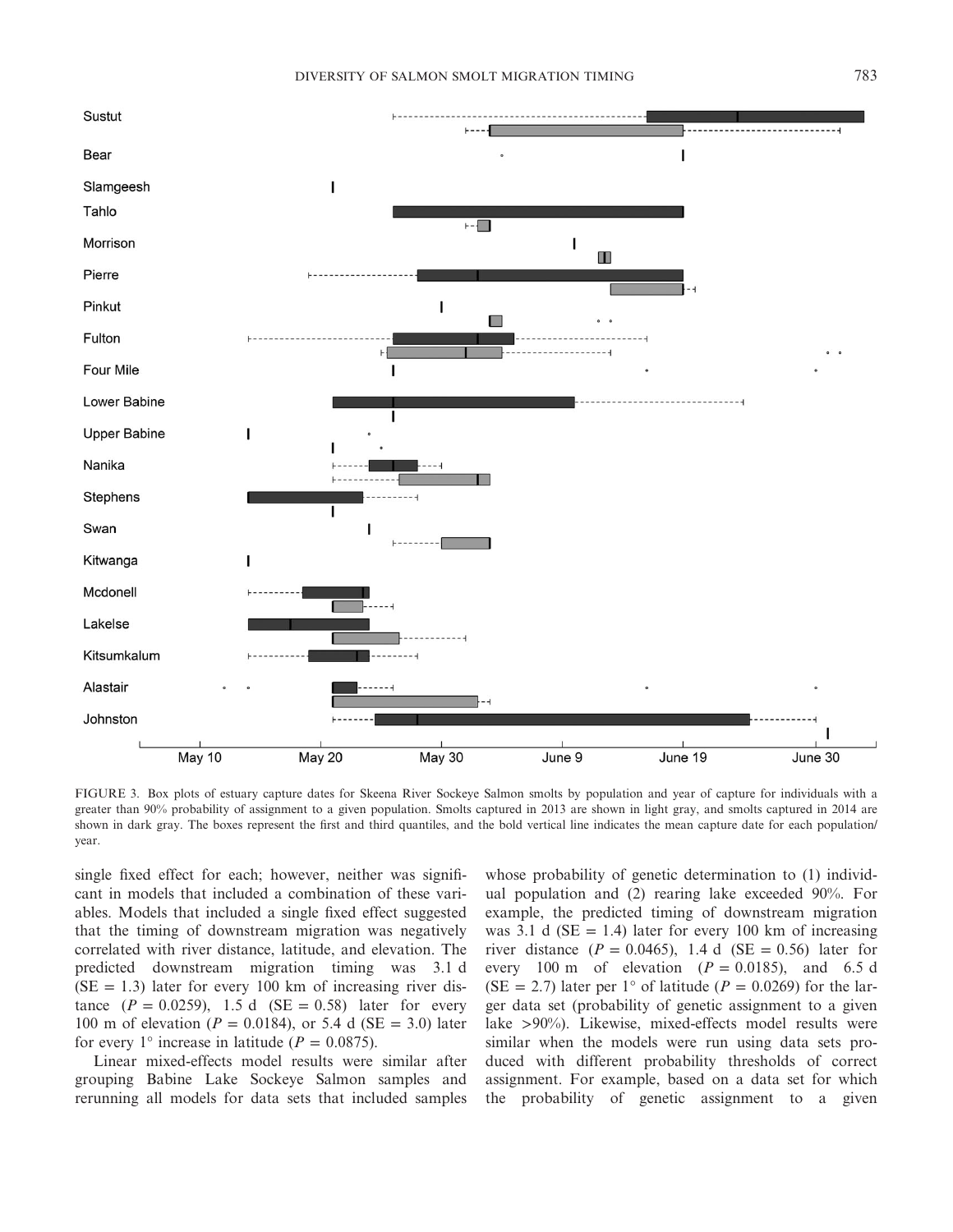

FIGURE 4. Bivariate plots of mean estuarine capture date for all Skeena River Sockeye Salmon populations that were encountered in the estuary, with lines indicating fitted linear model predictions for river distance  $(r^2 = 0.21, P = 0.0301)$ , elevation  $(r^2 = 0.23, P = 0.0281)$ , latitude  $(r^2 = 0.10, P = 0.0281)$  $P = 0.144$ ), and productivity ( $r^2 = 0.00$ ,  $P = 0.907$ ).

population exceeded a threshold of 50%, the predicted timing of downstream migration was  $3.3 d$  (SE = 1.1) later for every 100 km of increasing river distance, 1.5 d  $(SE = 0.52)$  later for every 100 m of elevation, and 6.4 d  $(SE = 2.6)$  later for every degree of latitude. For a data set in which the probability of genetic assignment to a given lake exceeded 50%, the predicted timing of downstream migration was  $3.2 d$  (SE = 1.2) later for every 100 km of increasing river distance, 1.5 d (SE =  $0.54$ ) later for every 100 m of elevation, and 6.6 d ( $SE = 2.6$ ) later for every 1° of latitude. Based on comparisons of global models using both data sets where the probabilities of assignment to a given population and to a given lake exceeded 90%, population was a better random effect than lake.

Opportunistic recapture of tagged smolts from the Babine Lake enumeration project allowed us to estimate the duration of travel from the lake to the estuary. Genetic analysis of a single tagged smolt captured in 2013 indicated that it originated from Babine Lake (Fulton River population) with a 77% probability of correct assignment. In 2014, we captured nine smolts bearing tags from the Babine Lake smolt enumeration project between

May 5 and May 19; these individuals had been marked at the weir between 9 and 16 d prior to capture in the estuary. Under the assumption of an extra day of travel to swim from the release site back to the lake outlet, the mean duration of the downstream migration was 10.8 d for these smolts, translating to an average velocity of about 40 km/d. Assuming similar downstream velocity for other populations, the expected duration of the downstream migration ranged from 2 d for smolts migrating from Alastair Lake (a distance of 67 km to the estuary) to 14 d for Sustut Lake smolts, which migrate from 575 km upstream. This estimated 12-d variation in duration of the downstream migration for the Skeena River Sockeye Salmon populations is one-third of the range of estuary residence time (36 d) observed in our sample data.

#### **Zooplankton Analyses**

There was considerable within-year variability in the composition of estuary zooplankton communities throughout the smolt migration period in 2013 and 2014 (Figure 5). The zooplankton samples collected in both years were dominated by small calanoid copepods, mostly *Acartia longiremis* and *Pseudocalanus minutus*. The timing of peak abundance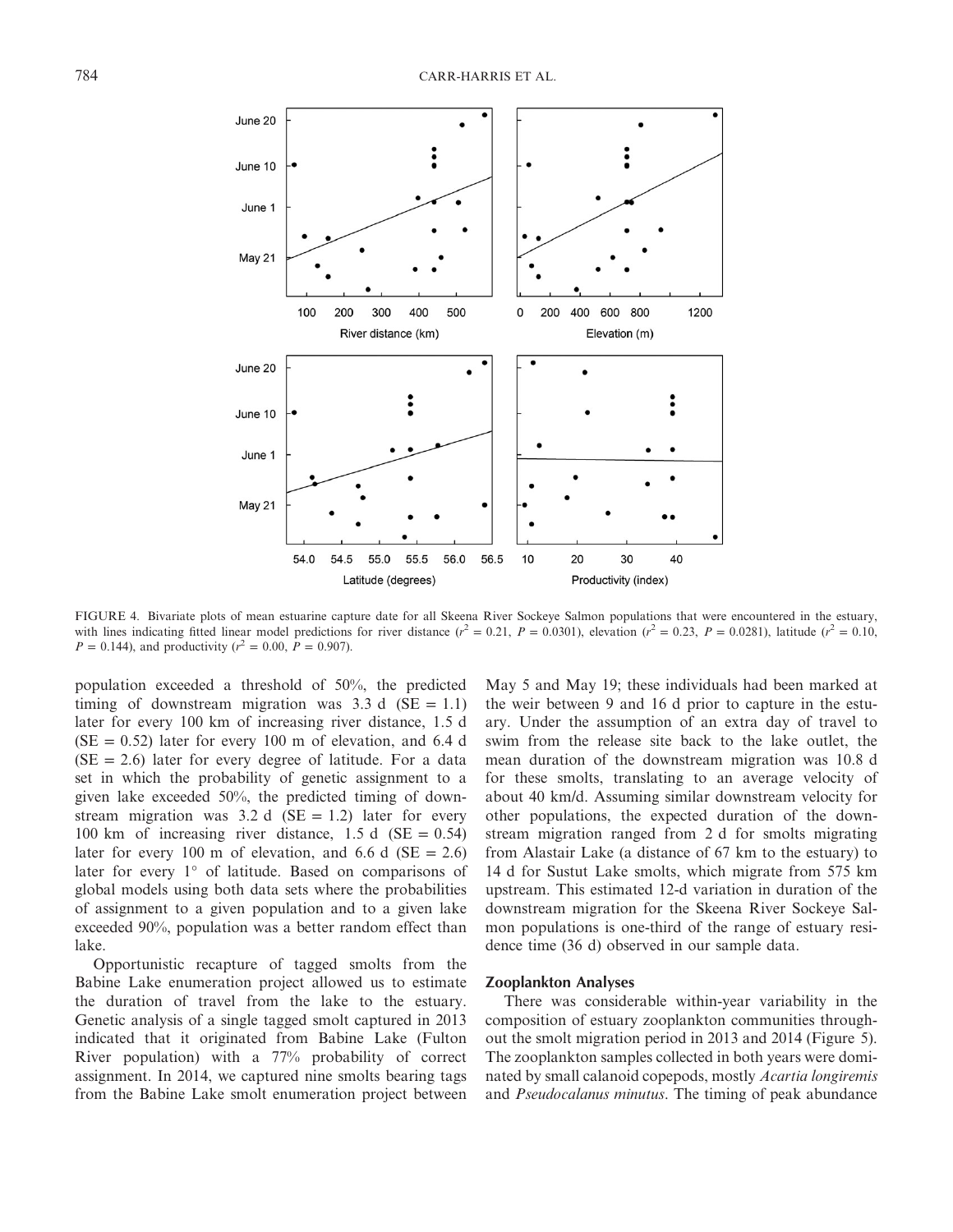

FIGURE 5. Temporal trends in relative abundance of Sockeye Salmon smolts (thick solid lines) and known zooplankton prey taxa, including calanoid copepods (thin solid lines), euphausiids (dashed lines), larvaceans (dotted lines), and decapods (dashed and dotted lines), indicating relative abundance of each zooplankton taxon during each sampling event throughout the smolt migration season in 2013 (top panel) and 2014 (bottom panel). The smoothed Sockeye Salmon abundance values were generated from predicted generalized additive model output values for each day during the time series (see Figure 2A). All values for zooplankton and Sockeye Salmon are normalized so that the maximum value for each taxon is 1.

for small calanoid copepods varied in the 2 years sampled, with the highest abundances observed at the beginning of July in 2013 and at the beginning of June in 2014. The highest relative abundance of decapod larvae was observed at the beginning of May during both years, and a second peak of decapod abundance occurred in mid-June of 2014. Euphausiid abundance was bimodal in both years, with peak abundances of nauplii observed during the first week of May in 2013 and during the second week of May in 2014, followed by peaks in abundance of the larger calyptopis and furcilia stages at the beginning of July in 2013 and toward the end of August in 2014. Timing for larvaceans was bimodal in both years, with peaks observed at the beginning of May and end of July in 2013 and during mid-May and mid-June in 2014 (Figure 5). In both years, the timing of peak abundance for juvenile Sockeye Salmon coincided with minimum abundances for many known zooplankton prey items (Figure 5).

## **DISCUSSION**

We discovered considerable among-population variation in Sockeye Salmon smolt migration timing that was geographically structured in the Skeena River watershed. We observed a 36-d difference in peak migration timing for the first and last populations to appear in the estuary. In contrast, there was little variation in the overall smolt migration timing for Sockeye Salmon between the 2 years sampled, and the timing for the different populations appeared to be coherent between years. The migration phenology for the different populations had a strong geographic signature, with higher support for models that included any combination of geographic variables than for models that included only terms for population or lake. Specifically, we observed later timing for populations that originated from further upstream and from higher latitudes and elevations within this large watershed. These findings were robust to uncertainties in genetic determination among the populations of Sockeye Salmon from Babine Lake.

Our observation of later migration timing with increasing elevation is consistent with a previous study of Columbia River Chinook Salmon, which found that juvenile migration timing was 1 d later for every 122 m of elevation gain (Achord et al. 2007). There are plausible explanations as to why the different geographic variables might influence smolt migration timing. For example, the timing of departure may be constrained by conditions in the rearing lakes. River distance, which is closely correlated with elevation, is also correlated with latitude because the Skeena River watershed is elongated along a north–south axis. The timing of spring ice breakup for inland lakes is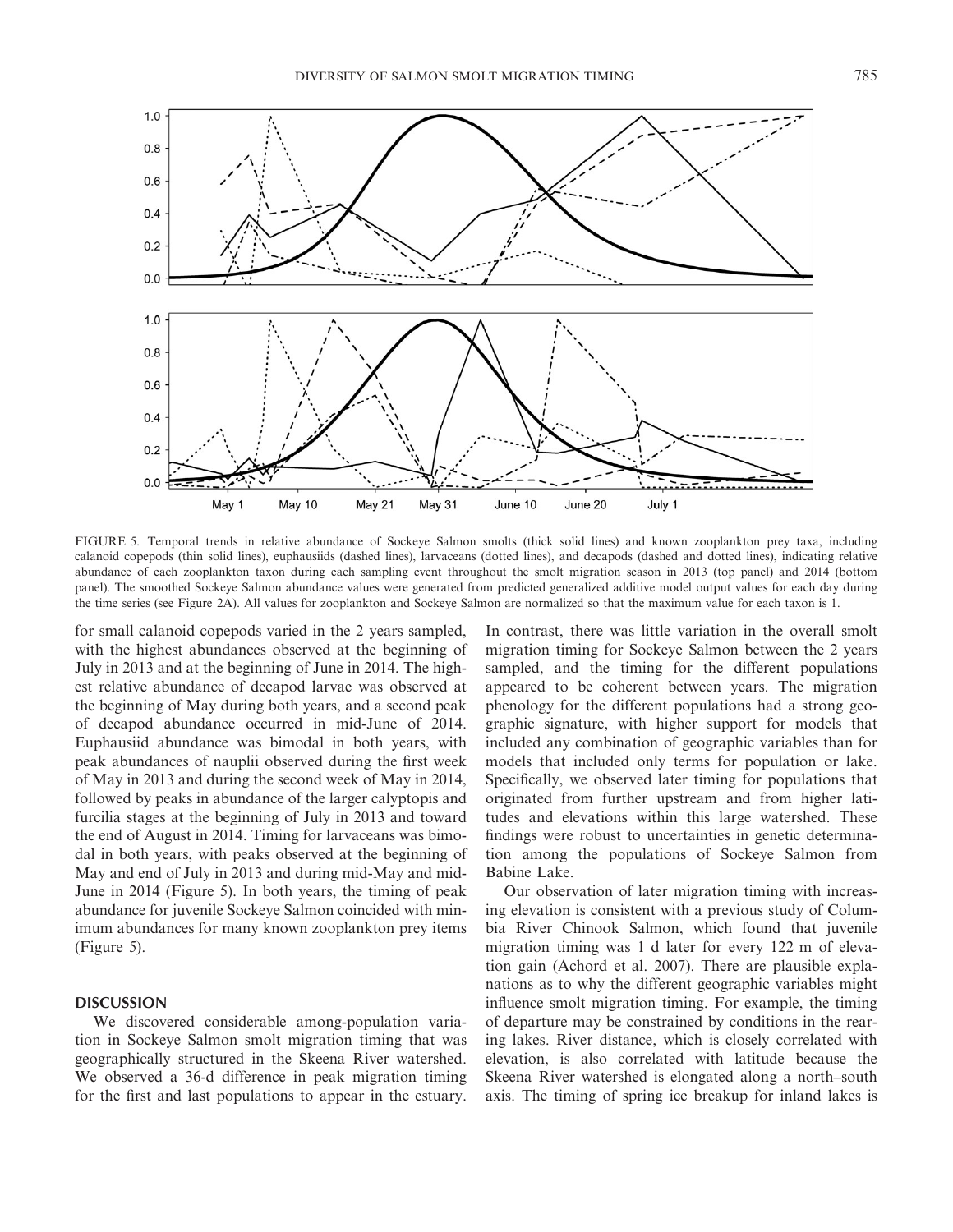delayed with increasing latitude and altitude. During the spring, solar radiation (and thus insolation) increases with increasing day length. Spring melt is further delayed by the high albedo (reflection coefficient) of frozen lakes. Data collected from smolt enumeration programs in the Skeena River watershed demonstrate that peak juvenile Sockeye Salmon out-migration from smaller rearing lakes usually occurs shortly after the timing of ice breakup (smolt weir data; Gitksan Watershed Authorities, unpublished data; Gitanyow Fisheries Authority, available at [http://www.gitanyowfisheries.com/kitwanga-smolt-fence](http://www.gitanyowfisheries.com/kitwanga-smolt-fence-enumeration)[enumeration](http://www.gitanyowfisheries.com/kitwanga-smolt-fence-enumeration)). Given the high heritability of phenological traits  $(h^2 = 0.51$ ; Carlson and Seamons 2008), freshwater geographic constraints may have imposed selective pressures that interact with historical marine conditions to produce structured migration timing between different populations of Sockeye Salmon such as those we observed in the Skeena River watershed. Our study thus provides a key example of geographic organization of phenology

(also see Bradshaw and Holzapfel 2008). The geographic pattern of smolt out-migration timing was more pronounced than predicted based on the observed speed of observed downstream migration. Our estimates of the duration of the downstream migration, which were derived from smolt tag data from Babine Lake, suggested that Sockeye Salmon smolts migrate at approximately the velocity of the river current. If this is true for smolts from all populations of Skeena River Sockeye Salmon, the expected range of estuary arrival time would be 2–14 d between populations originating from the furthest upriver and furthest downstream systems. However, sampling in 2013 and 2014 indicated that the peak smolt migration timing for the different populations of juvenile Sockeye Salmon varied by more than 5 weeks during the spring migration. Furthermore, the timing of estuarine residence varied between different populations of Sockeye Salmon smolts that originated from the same lake. In our study, the only lakes with multiple populations were Kitsumkalum Lake, which includes two populations representing 16 fish in our sample, and Babine Lake, which accounted for nine populations and approximately 85% of all smolts that we captured in the estuary. We observed phenological diversity among smolts representing the various populations from Babine Lake, with mean timing of estuary capture ranging from May 19 to June 15, 2014. In addition, there was more support for models that included population rather than lake. These data provide evidence for phenological variation among the populations of a single lake in addition to a geographic component to smolt migration timing. Genetic and geographic factors may affect smolt migration timing for the Babine Lake populations of Sockeye Salmon. Previous studies have suggested that Sockeye Salmon fry rear close to their natal streams in Babine Lake (Groot 1972), which is over 150 km long. Our findings suggest that variation in smolt migration timing for Sockeye Salmon is more finely organized than at the lake level, but we note the challenge of separating the different Babine Lake populations genetically. A more robust genetic baseline combined with more information about the geographic distribution of smolts prior to the onset of migration could improve our understanding of factors that contribute to smolt migration timing for the different populations.

We report results from 2 years of sampling, which are not likely to capture the full range of interannual variability for Skeena River Sockeye Salmon. The timing of the Skeena River smolt migration is highly pulsed, and our subsampling strategy likely resulted in a higher proportion of non-Babine Lake and wild Babine Lake smolts captured before and after the migration peak in our samples. We addressed this potential bias by comparing timing for genetically identified Skeena River Sockeye Salmon with the timing of the aggregate run (which was calculated using the CPUE of all captured Sockeye Salmon, not just those that were selected for genetic analysis). We acknowledge that limited sample sizes for some of the smaller populations produced considerable uncertainty in the estimated peak times of estuary arrival and also that this study did not fully characterize the within-population variation in migration timing. Although applying a higher threshold for the probability of correct assignment increased our level of certainty in assigning individual fish to specific populations, this further restricted the sample sizes and may have introduced a potential bias by decreasing the relative proportion of Sockeye Salmon originating from Babine Lake in our sample. Our model results were generally unchanged for data sets produced from lower probability thresholds, but the estimated migration timing for some small populations with lower genetic resolution shifted when different probability thresholds were applied (Table S2). Genetic analyses were conducted for all available tissue samples collected in 2013 and 2014. Although it is not possible to obtain larger samples for the 2 years reported here, combining data from these years with samples collected in subsequent years may contribute to a better understanding of within- and among-population variability in smolt migration timing.

Estuary residence may contribute to the timing of observations in the estuary for the different populations. We used the date of smolt capture in the estuary as a proxy for migration timing. If smolts remain in the estuary for varying periods of time after the downstream migration, then the timing of ocean entry may be overestimated. Previous research suggests that Sockeye Salmon spend little time in estuaries relative to other salmon species, such as Chinook Salmon and Chum Salmon (Thorpe 1994; Weitkamp et al. 2014), but different populations may utilize estuaries for varying periods of time (Moore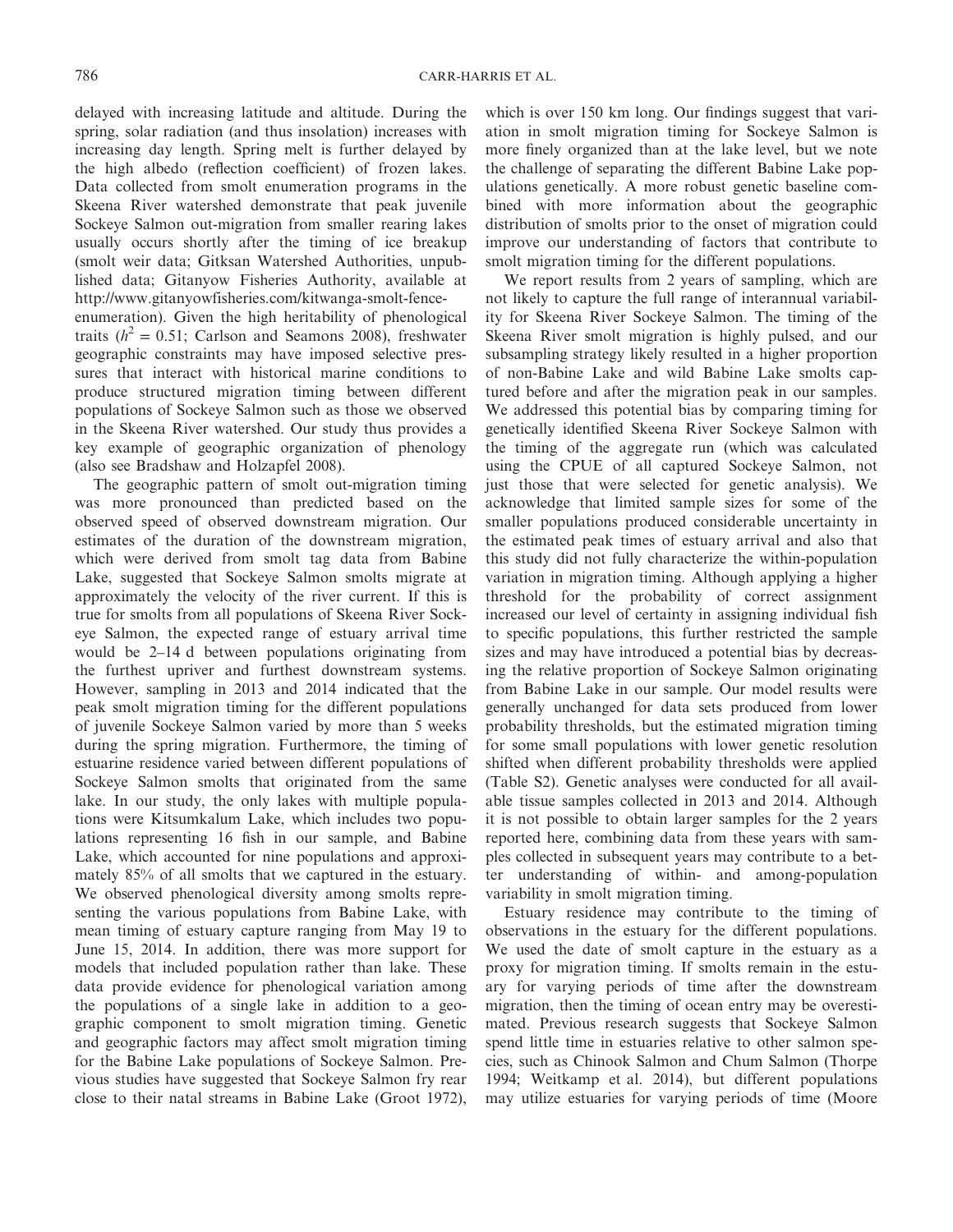et al. 2016). Other studies have found that smaller and ocean-type Sockeye Salmon may inhabit estuaries for a longer period of time. For example, smolts from the ultraoligotrophic Owikeeno Lake, which are among the smallest lake-type Sockeye Salmon smolts in British Columbia (McKinnell et al. 2011), remain in estuarine waters within Rivers Inlet for over 1 month as they traverse the inlet (Ajmani 2012; Egorova 2016). Similarly, ocean-type smolts from the Harrison River (Fraser River basin) rear for months in the Strait of Georgia (Beamish et al. 2016). In our study, Sockeye Salmon smolts originating from Johnston Lake, which is the most coastal of the major Skeena River rearing lakes, did not fit the expected pattern of earlier migration timing from a lower-elevation lake. The mean date of peak migration for Johnston Lake smolts (June 7) was among the latest for the different populations of Skeena River Sockeye Salmon (Table 1); these smolts were captured in the estuary throughout the sampling period, unlike smolts from other populations, which exhibited shorter windows of estuary capture. Limnetic fry surveys conducted during 2010, 2014, and 2016 in Johnston Lake, an oligotrophic lake that drains into the lower Skeena River, recorded the highest densities and the smallest Sockeye Salmon fry observed anywhere in the Skeena River watershed (Doire and Carr-Harris 2015). The few Johnston Lake Sockeye Salmon juveniles that we captured in the estuary  $(n = 10)$  were considerably smaller  $(67.2 \text{ mm}; SD = 7.3)$  than the average length of Sockeye Salmon smolts captured in 2014 from other systems in the Skeena River watershed  $(87.5 \text{ mm}; SD = 11.0)$ . The possibility of smaller smolts from Johnston Lake remaining in the estuary to rear for longer than their larger counterparts from other Skeena River rearing lakes provides one feasible explanation for our observations that is supported by the more compact temporal distributions of smolts from the other Skeena River populations captured in the estuary (Table 1; Figure 3).

The different populations of Skeena River Sockeye Salmon arriving at different times encountered different zooplankton prey communities in the estuary (Figure 5). Previous surveys of Sockeye Salmon smolt diets have reported high variability in stomach contents (Healey 1991; Brodeur et al. 2007) and high selectivity of food items with respect to the available zooplankton (Price et al. 2013), which may relate to the quality of available prey (Trudel et al. 2007; Tanasichuk and Routledge 2011). For example, growth and survival for juvenile Coho Salmon were correlated with the lipid content of consumed prey (Orsi et al. 2004; Trudel et al. 2007). Sockeye Salmon returns to Alberni Inlet, British Columbia, were positively correlated with the abundance of one euphausiid species, *Thysanoessa spinifera*, during their first summer at sea (Tanasichuk and Routledge 2011). Opportunities for feeding on higher-quality prey may benefit smolts in the period immediately after the energetically expensive downstream migration. Thus, the quantity and quality of prey available to smolts when they arrive in estuarine habitats may be important for their long-term survival.

Zooplankton phenology, which is already quite variable, is likely to become more variable and to advance with climate change (Rubao et al. 2010). There was local evidence for long-term warming ocean temperatures, which are likely to drive phenological changes in zooplankton, including the known prey of juvenile salmon. Local monthly sea surface temperatures in April and May have increased by more than 0.70°C overall since 1964 (data available at [https://](https://open.canada.ca/data/en/dataset/719955f2-bf8e-44f7-bc26-6bd623e82884) [open.canada.ca/data/en/dataset/719955f2-bf8e-44f7-bc26-](https://open.canada.ca/data/en/dataset/719955f2-bf8e-44f7-bc26-6bd623e82884) [6bd623e82884](https://open.canada.ca/data/en/dataset/719955f2-bf8e-44f7-bc26-6bd623e82884)). Although the 2 years of zooplankton data that we collected for the current study are obviously insufficient to examine for long-term trends, we found that the timing of peak abundance for most zooplankton taxa varied between 2013 and 2014, while the overall timing of peak abundance for juvenile Sockeye Salmon smolts and the order of appearance of the different populations remained relatively consistent across years. For our 2 years of study, the timing of peak abundances of juvenile Sockeye Salmon, driven by the smolt migration from the large, enhanced populations at Babine Lake, coincided with minimum abundances of zooplankton (Figure 5). Previous research suggests that zooplankton phenology advances with increasing ocean temperatures (Edwards and Richardson 2004; Hays et al. 2005; Richardson 2008; Poloczanska et al. 2013), and zooplankton biomass variability is correlated with sea surface temperature (Beaugrand and Reid 2003; Rubao et al. 2010). There is evidence that recent marine climate change is already affecting salmon populations. For example, sea surface temperatures have been correlated with Pink Salmon growth and survival (Mortensen et al. 1999), Atlantic Salmon stock size (Friedland et al. 2003), and historic abundances of Sockeye Salmon (Finney 2000). Thus, salmon productivity may already be responding to increasing ocean temperatures, and the potential for mismatches between phytoplankton, zooplankton, and salmon is likely to increase as ocean temperatures continue to rise.

The diversity of out-migration timing that we observed among Sockeye Salmon smolts within the Skeena River watershed has at least three major implications. First, phenological diversity broadens the timing distribution of salmon smolts in the estuary, potentially lessening competition for resources in the estuary as well as extending the availability of smolts as food for estuarine predators like birds. Second, given that different populations experience different early marine conditions, their phenological diversity is likely to contribute to different responses to earlier or later marine prey dynamics. For instance, earlier migrating populations may have better survival in years with earlier zooplankton blooms than populations that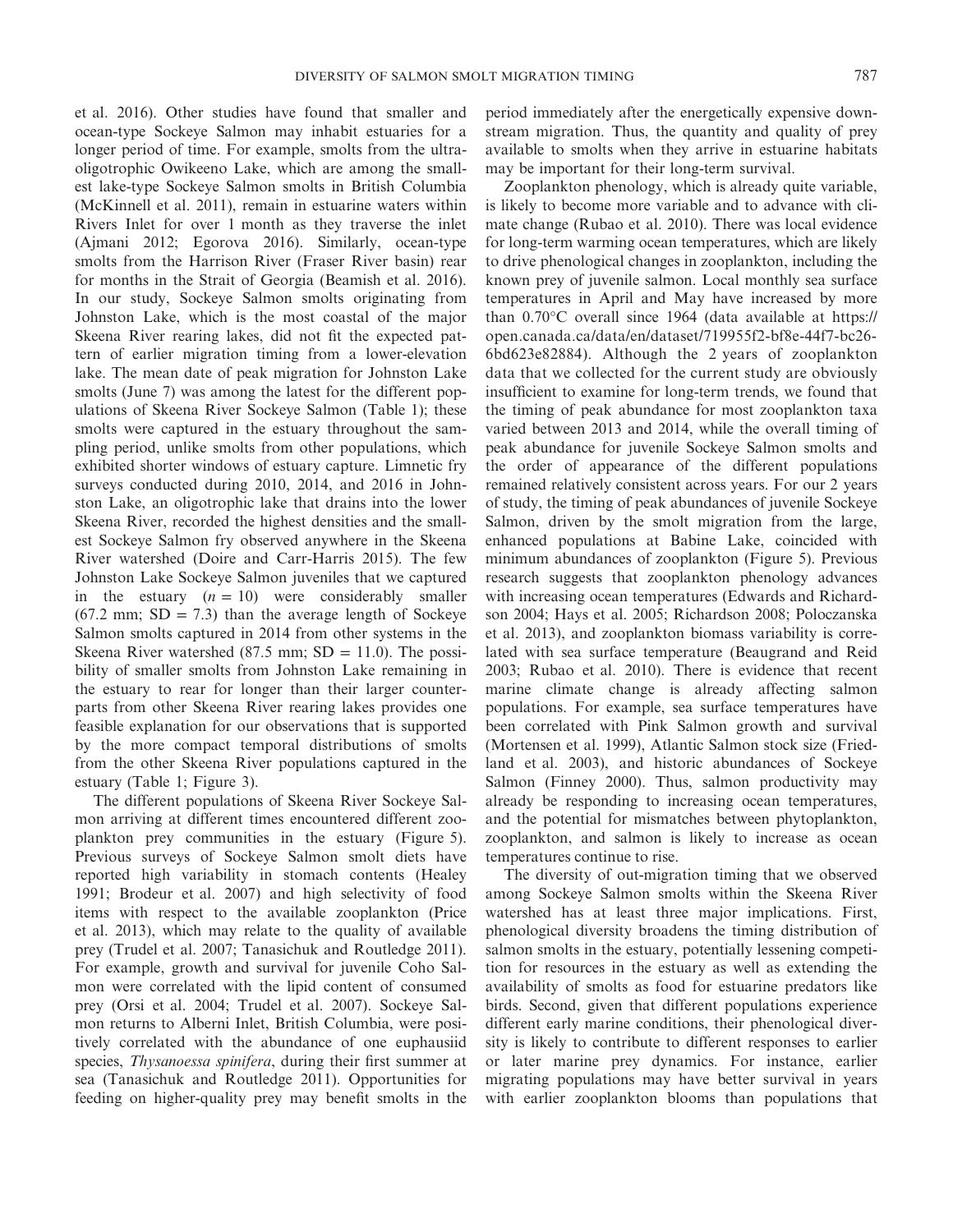migrate later. Phenological diversity of smolt migration timing, which is geographically structured, may protect some populations from warming marine conditions during ocean entry and may render other populations more vulnerable. Third, migration diversity may contribute response diversity and thus stability to processes that integrate across population diversity, such as metapopulation dynamics or fisheries harvests. The diversity of smolt migration timing could therefore contribute to the stability of salmon metapopulations and fisheries confronted with the challenges of marine climate change. There is considerable population-level diversity within large, salmon-bearing watersheds like the Skeena River, and this diversity can influence the sustainable management of the fish and fisheries. Although previous research has recognized that age structure diversity buffers populations from poor marine conditions by staggering the year of ocean entry (Schindler et al. 2010; Moore et al. 2014), we have shown here that population diversity also staggers the timing of ocean entry across populations within a year. Protection of habitat integrity and local adaptations can conserve diversity and evolutionary potential (Reed et al. 2011) and enable metapopulation sustainability (Anderson et al. 2015).

#### **ACKNOWLEDGMENTS**

We thank the Lax Kw'alaams Fisheries Program for implementing the field sampling; Metlakatla Stewardship Society, Gitxaala Environmental Monitoring, and Active Pass Charters for field support; and Lake Babine Nation and J. Doire for data. We are grateful to J. Orsi, M. Sturdevant, E. Fergusson, R. Tanasichuk, R. Routledge, and S. Wilson for key assistance and to J. Reynolds, R. El-Sabaawi, S. Cox-Rogers, and M. Price for helpful review. Funding was provided by Coast Opportunity Funds, SkeenaWild Conservation Trust, Simon Fraser University, Mitacs Accelerate, and the Liber Ero Chair of Coastal Science and Management. There is no conflict of interest declared in this article.

#### **ORCID**

Charmaine N. Carr-Harris http://orcid.org/0000-0003-0553-002X

#### **REFERENCES**

- Achord, S., R. W. Zabel, and B. P. Sandford. 2007. Migration timing, growth, and estimated parr-to-smolt survival rates of wild Snake River spring–summer Chinook Salmon from the Salmon River basin, Idaho, to the lower Snake River. Transactions of the American Fisheries Society 136:142–154.
- Adrian, R., S. Wilhelm, and D. Gerten. 2006. Life-history traits of lake plankton species may govern their phenological response to climate warming. Global Change Biology 12:652–661.
- Ajmani, A. M. 2012. The growth and diet composition of Sockeye smolts in Rivers Inlet, British Columbia. Master's thesis. University of British Columbia, Vancouver.
- Anderson, S. C., J. W. Moore, M. M. McClure, N. K. Dulvy, and A. B. Cooper. 2015. Portfolio conservation of metapopulations under climate change. Ecological Applications 25:559–572.
- Bartomeus, I., M. G. Park, J. Gibbs, B. N. Danforth, A. N. Lakso, and R. Winfree. 2013. Biodiversity ensures plant-pollinator phenological synchrony against climate change. Ecology Letters 16:1331–1338.
- Beacham, T. D., R. J. Beamish, J. R. Candy, C. Wallace, S. Tucker, J. H. Moss, and M. Trudel. 2014a. Stock-specific size of juvenile Sockeye Salmon in British Columbia waters and the Gulf of Alaska. Transactions of the American Fisheries Society 143:876–889.
- Beacham, T. D., S. Cox-Rogers, C. MacConnachie, B. McIntosh, and C. G. Wallace. 2014b. Population structure and run timing of Sockeye Salmon in the Skeena River, British Columbia. North American Journal of Fisheries Management 34:335–348.
- Beacham, T. D., B. Mcintosh, and C. Macconnachie. 2005. Population structure and stock identification of Sockeye Salmon (*Oncorhynchus nerka*) in coastal lakes in British Columbia, Canada. Canadian Journal of Zoology 83:834–844.
- Beamish, R. J., C. M. Neville, R. M. Sweeting, T. D. Beacham, J. Wade, and L. Li. 2016. Early ocean life history of Harrison River Sockeye Salmon and their contributions to the biodiversity of Sockeye Salmon in the Fraser River, British Columbia, Canada. Transactions of the American Fisheries Society 145:348–362.
- Beamish, R. J., C. Neville, R. Sweeting, and K. Lange. 2012. The synchronous failure of juvenile Pacific salmon and herring production in the Strait of Georgia in 2007 and the poor return of Sockeye Salmon to the Fraser River in 2009. Marine and Coastal Fisheries: Dynamics, Management, and Ecosystem Science [online serial] 4:403–414.
- Beaugrand, G., and P. C. Reid. 2003. Long-term changes in phytoplankton, zooplankton and salmon related to climate. Global Change Biology 9:801–817.
- Bilton, H. T., and D. H. Smith. 1969. Scale characteristics of Sockeye Salmon (*Oncorhynchus nerka*) originating from small nursery areas of the Skeena River system. Fisheries Research Board of Canada Technical Report 133.
- Both, C., and M. E. Visser. 2001. Adjustment to climate change is constrained by arrival date in a long-distance migrant bird. Nature 411:296–298.
- Bradshaw, W. E., and C. M. Holzapfel. 2008. Genetic response to rapid climate change: it's seasonal timing that matters. Molecular Ecology 17:157–166.
- Brodeur, R. D., E. A. Daly, M. V. Sturdevant, T. W. Miller, J. H. Moss, M. E. Thiess, M. Trudel, L. A. Weitkamp, J. Armstrong, and E. Norton. 2007. Regional comparisons of juvenile salmon feeding in coastal marine waters off the West Coast of North America. Pages 183–203 *in* C. B. Grimes, R. D. Brodeur, L. J. Haldorson, and S. M. McKinnell, editors. Ecology of juvenile salmon in the northeast Pacific Ocean: regional comparisons. American Fisheries Society, Symposium 57, Bethesda, Maryland.
- Burkle, L. A., J. C. Marlin, and T. M. Knight. 2013. Plant-pollinator interactions over 120 years: loss of species, co-occurrence, and function. Science 339:1611–1615.
- CaraDonna, P. J., A. M. Iler, and D. W. Inouye. 2014. Shifts in flowering phenology reshape a subalpine plant community. Proceedings of the National Academy of Sciences of the USA 111:4916–4921.
- Carlson, S. M., and T. R. Seamons. 2008. A review of quantitative genetic components of fitness in salmonids: implications for adaptation to future change. Evolutionary Applications 1:222–238.
- Carr-Harris, C., A. S. Gottesfeld, and J. W. Moore. 2015. Juvenile salmon usage of the Skeena River estuary. PLoS ONE [online serial] 10(3):e0118988.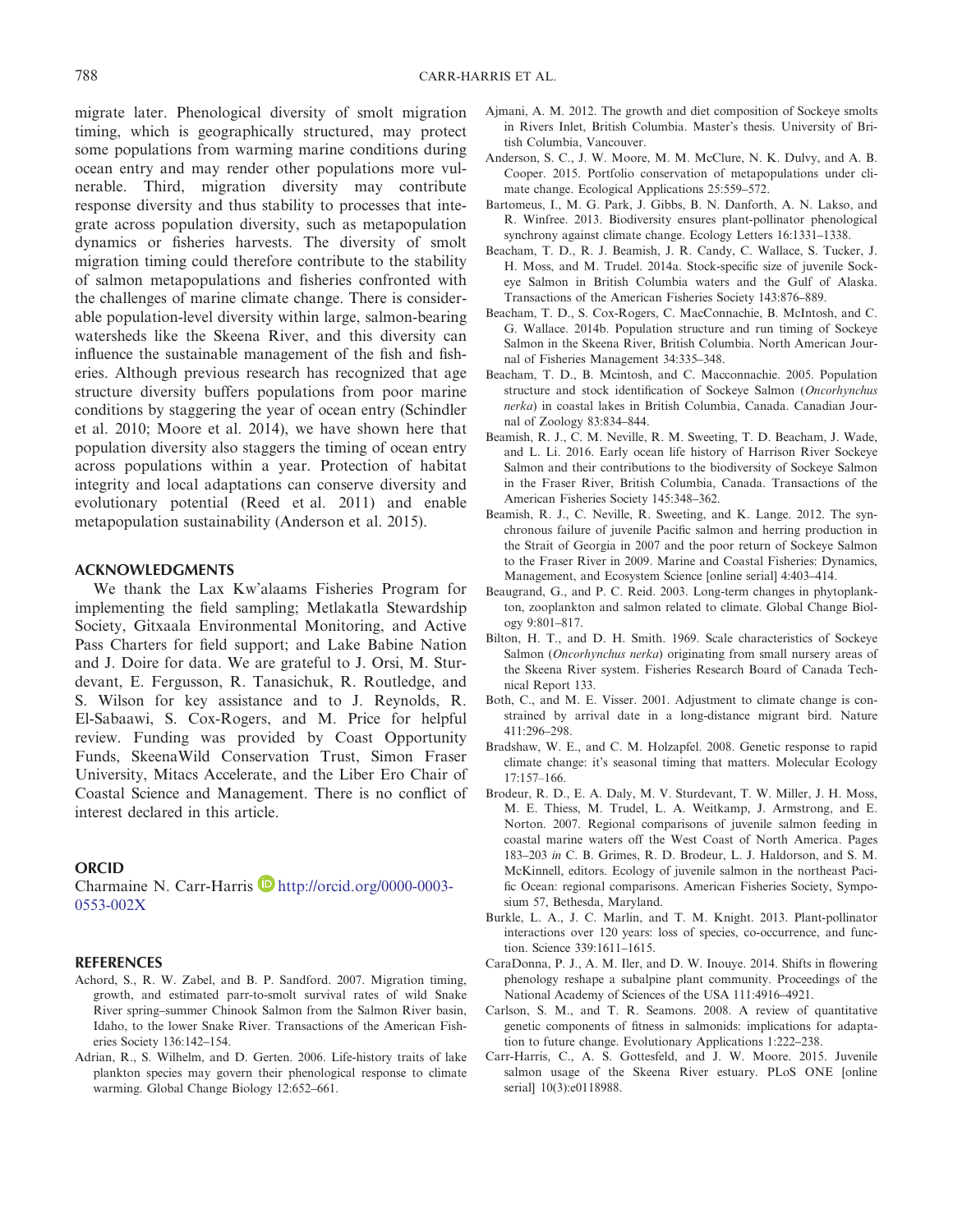- Chittenden, C. M., J. L. A. Jensen, D. Ewart, S. Anderson, S. Balfry, E. Downey, A. Eaves, S. Saksida, B. Smith, S. Vincent, D. Welch, and R. S. McKinley. 2010. Recent salmon declines: a result of lost feeding opportunities due to bad timing? PLoS ONE [online serial] 5(8): e12423.
- Cushing, D. H. 1990. Plankton production and year-class strength in fish populations: an update of the match/mismatch hypothesis. Advances in Marine Biology 26:249–293.
- Doire, J., and C. Carr-Harris. 2015. Skeena sockeye lakes hydroacoustic surveys 2014. Skeena Fisheries Commission, Kispiox, British Columbia.
- Edwards, M., and A. J. Richardson. 2004. Impact of climate change on marine pelagic phenology and trophic mismatch. Nature 430:881–884.
- Egorova, Y. 2016. Temporal and spatial patterns of outmigration of juvenile Sockeye Salmon in Rivers Inlet. University of British Columbia, Vancouver.
- Finney, B. P. 2000. Impacts of climatic change and fishing on Pacific salmon abundance over the past 300 years. Science 290:795–799.
- Fisheries and Oceans Canada. 2009. Framework for implementation of the Wild Salmon Policy: initial lists of conservation units for British Columbia. Canadian Science Advisory Secretariat Science Advisory Report 2009/055.
- Friedland, K. D., D. G. Reddin, and M. Castonguay. 2003. Ocean thermal conditions in the post-smolt nursery of North American Atlantic Salmon. ICES Journal of Marine Science 60:342–355.
- Gottesfeld, A. S., and K. Rabnett. 2008. Skeena River fish and their habitat. Ecotrust, Portland, Oregon.
- Groot, C. 1972. Migration of yearling Sockeye Salmon (*Oncorhynchus nerka*) as determined by time-lapse photography of sonar observations. Journal of the Fisheries Research Board of Canada 29:1431– 1444.
- Hays, G. C., A. J. Richardson, and C. Robinson. 2005. Climate change and marine plankton. Trends in Ecology and Evolution 20:337–344.
- Healey, M. C. 1991. Diets and feeding rates of juvenile Pink, Chum, and Sockeye salmon in Hecate Strait, British Columbia. Transactions of the American Fisheries Society 120:303–318.
- Hilborn, R., T. P. Quinn, D. E. Schindler, and D. E. Rogers. 2003. Biocomplexity and fisheries sustainability. Proceedings of the National Academy of Sciences of the USA 100:11.
- Hume, J. M. B., K. S. Shortreed, and K. F. Morton. 1996. Juvenile Sockeye rearing capacity of three lakes in the Fraser River system. Canadian Journal of Fisheries and Aquatic Sciences 53:719–733.
- Iler, A. M., D. W. Inouye, T. T. Høye, A. J. Miller-Rushing, L. A. Burkle, and E. B. Johnston. 2013. Maintenance of temporal synchrony between syrphid flies and floral resources despite differential phenological responses to climate. Global Change Biology 19:2348– 2359.
- IPCC (Intergovernmental Panel on Climate Change). 2013. The physical science basis. Pages 161–162 *in* P. M. Stocker, T. F. Qin, D. Platter, G. K. Tignor, M. Allen, S. K. Boschung, J. Nauels, A. Xia, Y. Bex, and V. Midgley, editors. Climate Change 2013: contribution of Working Group I to the fifth assessment report of the Intergovernmental Panel on Climate Change. Cambridge University Press, Cambridge, UK.
- Kovach, R. P., J. E. Joyce, J. D. Echave, M. S. Lindberg, and D. A. Tallmon. 2013. Earlier migration timing, decreasing phenotypic variation, and biocomplexity in multiple salmonid species. PLoS ONE [online serial] 8(1):e53807.
- Luck, G. W., G. C. Daily, and P. R. Ehrlich. 2003. Population diversity and ecosystem services. Trends in Ecology and Evolution 18:331–336.
- Macdonald, P. D. M., and H. D. Smith. 1980. Mark–recapture estimation of salmon smolt runs. Biometrics 36:401–417.
- Malick, M. J., S. P. Cox, F. J. Mueter, and R. M. Peterman. 2015. Linking phytoplankton phenology to salmon productivity along a north– south gradient in the northeast Pacific Ocean. Canadian Journal of Fisheries and Aquatic Sciences 72:697–708.
- Manhard, C. V., J. E. Joyce, and A. J. Gharrett. 2017. Evolution of phenology in a salmonid population: a potential adaptive response to climate change. Canadian Journal of Fisheries and Aquatic Sciences 74:1519–1527.
- McCormick, S. D., J. M. Shrimpton, S. Moriyama, and B. T. Björnsson. 2002. Effects of an advanced temperature cycle on smolt development and endocrinology indicate that temperature is not a zeitgeber for smolting in Atlantic Salmon. Journal of Experimental Biology 205:3553–3560.
- McKinnell, S. M., C. C. Wood, D. T. Rutherford, K. D. Hyatt, and D. W. Welch. 2011. The demise of Owikeno Lake Sockeye Salmon. North American Journal of Fisheries Management 21:37–41.
- Moore, J. W., C. Carr-Harris, A. S. Gottesfeld, D. Radies, C. Barnes, G. Williams, B. Shepert, and T. Mcintyre. 2015. Selling First Nations down the river. Science 349(6248):596.
- Moore, J. W., J. Gordon, C. Carr-Harris, A. S. Gottesfeld, S. M. Wilson, and J. H. Russell. 2016. Assessing estuaries as stopover habitats for juvenile Pacific salmon. Marine Ecology Progress Series 559:201– 215.
- Moore, J. W., J. D. Yeakel, D. Peard, J. Lough, and M. Beere. 2014. Life-history diversity and its importance to population stability and persistence of a migratory fish: steelhead in two large North American watersheds. Journal of Animal Ecology 83:1035–1046.
- Morrell, M. 2000. Status of salmon spawning stocks of the Skeena River system. Northwest Institute for Bioregional Research, Smithers, British Columbia.
- Mortensen, D., A. C. Wertheimer, and J. Landingham. 1999. The relation between early marine growth of Pink Salmon *Oncorhynchus gorbuscha* and marine water temperature, secondary production, and survival to adulthood. U.S. National Marine Fisheries Service Fishery Bulletin 98:319–335.
- Neaves, P. I., C. G. Wallace, J. R. Candy, and T. D. Beacham. 2005. cBayes: computer program for mixed-stock analysis of allelic data, version 6:01.
- Orsi, J. A., A. C. Wertheimer, M. V. Sturdevant, E. A. Fergusson, G. Mortensen, and B. L. Wing. 2004. Juvenile Chum Salmon consumption of zooplankton in marine waters of southeastern Alaska: a bioenergetics approach to implications of hatchery stock interactions. Reviews in Fish Biology and Fisheries 14:335–359.
- Otero, J., J. Henning L'Abée-Lund, T. Castro-Santos, K. Leonardsson, G. O. Storvik, B. Jonsson, B. Dempson, I. C. Russell, A. J. Jensen, J.-L. Baglinere, M. Dionne, J. D. Armstrong, A. Romakkaniemi, B. Letcher, J. F. Kocik, J. Erkinaro, R. Poole, G. Rogan, H. Lundqvist, J. C. Maclean, E. Jokikokko, J. V. Arnekleiv, R. J. Kennedy, E. Niemela, P. Caballero, P. A. Music, T. Antonsson, S. Gudjonsson, A. E. Veselov, A. Lamberg, S. Groom, B. H. Taylor, M. Taberner, M. Dillane, F. Arnason, G. Horton, N. A. Hvidsten, I. R. Jonsson, N. Jonsson, S. Mckelvey, T. F. Naesje, O. Skaala, G. W. Smith, H. Saegrov, N. C. Stenseth, and L. A. Vollestad. 2014. Basin-scale phenology and effects of climate variability on global timing of initial seaward migration of Atlantic Salmon (*Salmo salar*). Global Change Biology 20:61–75.
- Ovaskainen, O., S. Skorokhodova, M. Yakovleva, A. Sukhov, and A. Kutenkov. 2013. Community-level phenological response to climate change. Proceedings of the National Academy of Sciences of the USA 110:13434–13439.
- Parmesan, C. 2006. Ecological and evolutionary responses to recent climate change. Annual Review of Ecology, Evolution, and Systematics 37:637–671.
- Parmesan, C., and G. Yohe. 2003. A globally coherent fingerprint of climate change impacts across natural systems. Nature 421:37–42.
- Pella, J., and M. Masuda. 2001. Bayesian methods for analysis of stock mixtures from genetic characters. U.S. National Marine Fisheries Service Fishery Bulletin 99:151–167.
- Penuelas, J., and I. Filella. 2013. Responses to a warming world. Science 294:793–795.